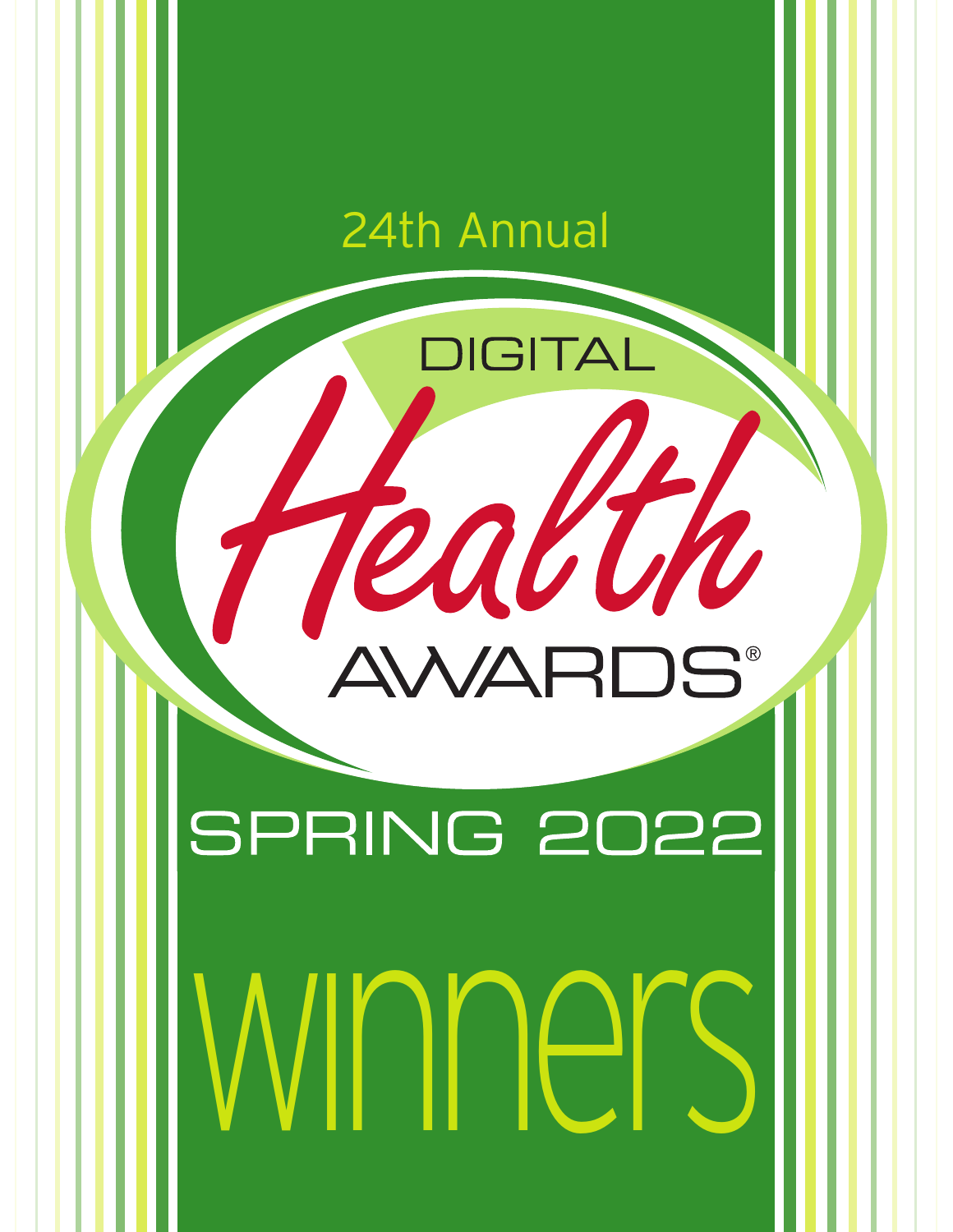# **Judges**

Mitch E. Apley Senior Director of Broadcast | Print Production **•** AbelsonTaylor

Gil Bashe Managing Partner, Global Health Finn Partners

Karine Bergeron Executive Director, Art **•** CDM Montreal

Laura Boyd DeSmeth Director of Digital Communications Medical City Healthcare

Jennifer Brooks-Mason Vice President, Digital Strategy SCAN Health Plan

Monika Cathcart Product Manager, Multimedia Publishing Elsevier

Jonathan Chaney Creative Strategist & Team Lead Blue Cross NC

Nancy Chill Senior VP Education and Business Development American Gastroenterological Association

Patrick Clinton, LPC Exhale Behavioral Health

Zach Covey Email Marketing Manager **•** Veritas Health

Greg Diamond Senior Director, Production Support Technology Operations Optum

Dan Dunlop President **•** Jennings

Ram Dwivedi International Product Manager - Digital Pathology **•** Roche

Cyndy Erickson Mitchell Managing Editor, Writer, Content Specialist National Jewish Health

Patrick Evett Manager, Digital Experience American Academy of Pediatrics

Sandra Fancher Chief Innovation Officer **•** Stamats

Stephanie Fears Associate Director **•** Westat

Erica Firmin Marketing Director **•** Solstice

Jennifer Flynn Senior Editor **•** Veritas Health Maureen Garrity Independent Consultant - Medical Communications/Publications strategy

Rick Guasco Creative Director **•** Positively Aware magazine

Heather Guidone Surgical Program Director Center for Endometriosis Care

Rachel Hall Senior Marketing Automation Specialist Arthur J Gallagher Co.

Beth Hampton VP Marketing and Communications **•** AACC

Desiree Hayes Executive Vice President Patient Services Palms Medical Group

Emily Heller-Belmonte Chief Creative **•** Pangaea Creative House

Karyi Hennessey Visual Designer **•** Veritas Health

Sharlene Jenner Associate Vice President, Marketing Technology **•** Vizient, Inc

Nick Kagal Vice President **•** SpinSci

Jennifer DeLeo Kertz SEO Product Owner **•** Optum

Stefanie Kuchta Art Director **•** Optum

Chuck Lacasse Agency Creative Director **•** Vendi Advertising

Beth Landau Owner, Writer, Editor **•** BEL Writing Services

Philip Lempert CEO Retail Dietitians Business Alliance LLC

Elliot Lopez President **•** ACTIONREACTION

Greg Morancey Secure IT UI/UX Website & Digital Marketing Expert

Christine Muldoon SVP Marketing and Strategy WebMD Health Services

Andrew Norris Sr. Digital Marketing Manager WebMD Health Services

Viraj Patwardhan Director Digital Consumer Experience Thomas Jefferson University and Jefferson Health

Amy Pfeiffer VP Member Engagement **•** WebMD

Amanda Raitz Hebert VP of Global Marketing **•** MORE Health

Balagopal Ramdurai Head of Products & Innovation Vectramind Corp.

Sara Raner Senior Marketing Specialist **•** UnitedHealthcare

Ashley Reynolds, PhD, RN, ACSM-HFS Chief Experience Officer **•** BioIQ

Benjamin Richman Director of Marketing **•** OneRecord

Susan Rubin, MPH Manager, Business Development American College of Surgeons Cancer Department

Mark Ruthman Digital Channel Web SME **•** Merck

Brandon Scott VP Digital **•** Ten Adams

Leah Shanholtz Associate Director, User Experience AbelsonTaylor

Teresa Sherman Business Associate, Marketing & Communications Education Development Center

Matthew Stumm Founder + Creative Director Stark/Raving Branding + Advertising

Brian Tencza CDC (Retired)

Audrie Tornow Managing Partner Excalibur Medical Education

Ela Vashishtha Healthcare Consultant/ Planning Analyst Texas Health Resources

Crystal Vining Digital Content Editor American Academy of Pediatrics

Susan Watanabe Director, Digital Content Strategy Johns Hopkins Medicine

Michael Yoder Lead Digital Marketing Specialist Spectrum Health System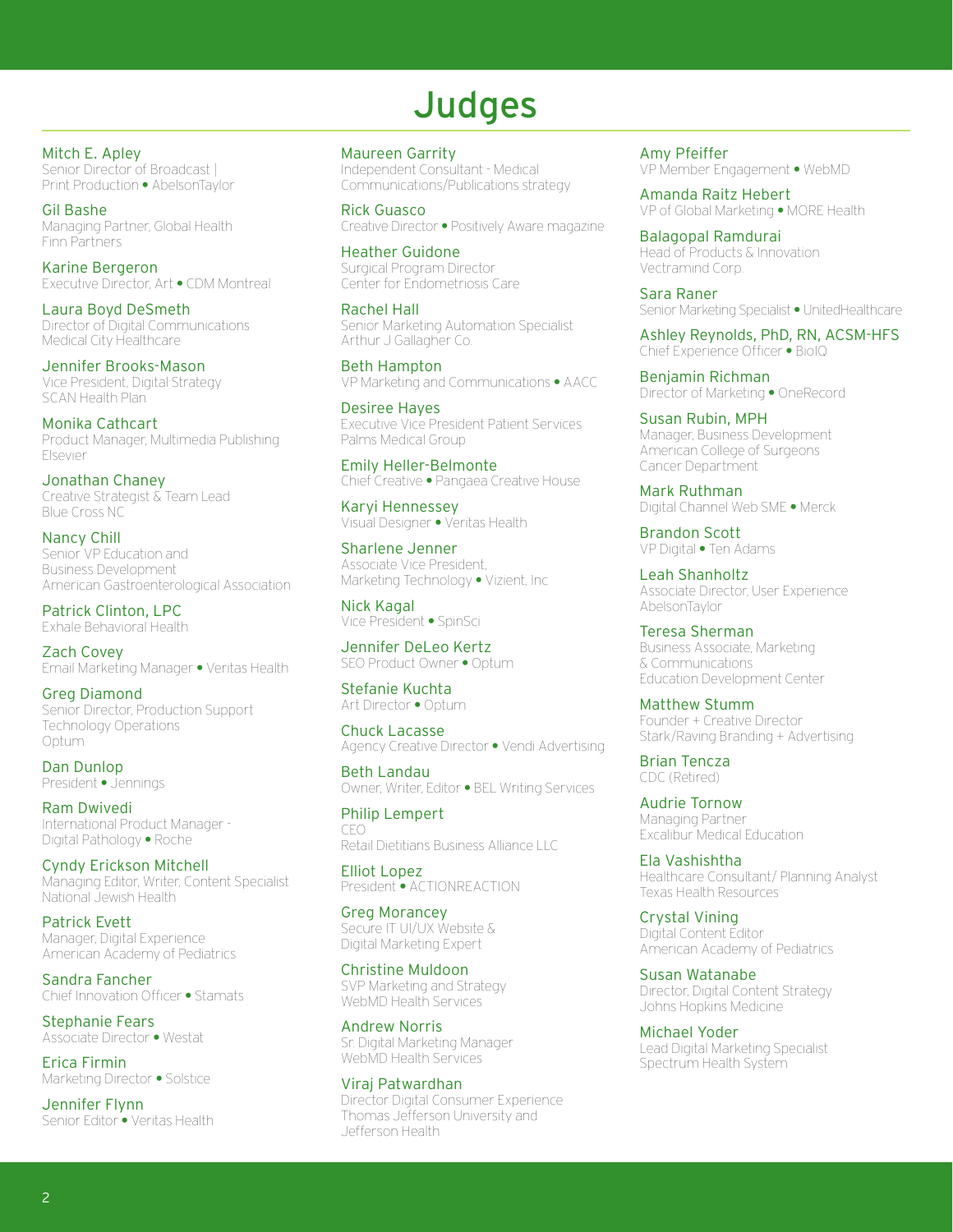# Connected Digital Health

Clinical Mobility Tools

# **MERIT**

Cath Lab Reporting System Lead Medical Division: Business: less than 500 employees Audience: Health Professionals

# Connected Digital Health

Disease Management / Population Health Management

## **GOLD**

BreatheSuite Connected Health System for Improved Management of Chronic Respiratory Conditions

# BreatheSuite

Division: Business: less than 500 employees Audience: Health Professionals

# Connected Digital Health

Medication Compliance / Adherence

# **SILVER**

OptimizeRx Therapy Initiation and Persistence Platform OptimizeRx Division: Business: less than 500 employees Audience: Health Professionals

# Connected Digital Health

Other / Miscellaneous Connected Digital Health

#### **GOLD** $\equiv$

Medical Home Network Medical Home Network Division: Other / Miscellaneous Audience: Health Professionals

## **GOLD**

OneRecord API

OneRecord Division: Business: less than 500 employees Audience: Health Professionals

#### **MERIT**

Eviti Connect: Enabling High-Quality, High-Value Care NantHealth

Division: Business: less than 500 employees Audience: Health Professionals

# **MERIT**

NaviNet: Elevating Payer-Provider Collaboration NantHealth

Division: Business: less than 500 employees Audience: Health Professionals

# Connected Digital Health Telehealth / Remote Patient Monitoring

# **GOLD**

CureSight NovaSight Division: Medical Equipment / Device Manufacturer Audience: Consumers

#### **SILVER**

eVisit Virtual Care Platform eVisit Division: Business: less than 500 employees Audience: Health Professionals

# **BRONZE**

hearX Self Test Kit hearX Group Division: Medical Equipment / Device Manufacturer Audience: Health Professionals

#### **BRONZE**

IncludeHealth MSK-OS IncludeHealth Division: Business: less than 500 employees Audience: Health Professionals

# **BRONZE**

Verustat Verustat Division: Business: less than 500 employees Audience: Health Professionals

# **BRONZE**

mymobility® Zimmer Biomet Division: Medical Equipment / Device Manufacturer Audience: Health Professionals

#### **BRONZE**

Zoom and Cerner EHR Integration Zoom Video Communications, Inc. Division: Business: 500+ employees Audience: Health Professionals

# **MERIT**

Shape Your Digital Health Future Xealth Division: Business: less than 500 employees Audience: Health Professionals

# Digital Health — Social Media Facebook

#### **GOLD** $\equiv$

AARP® Staying Sharp® Facebook Page AARP® Staying Sharp® Division: Association / Professional Society / Non-Profit Audience: Consumers

# **SILVER**

Klein's Pharmacy Facebook Page Content and Design Departments, Studiothink Division: Pharmacy / Drug Store Audience: Consumers

# **SILVER**

Spine-health Facebook Page Veritas Health Division: Media / Publishing Audience: Consumers

## **BRONZE**

Silence the Shame Behavioral Health Initiative Henry County Medical Center Division: Hospital — under 250 beds Audience: Consumers

#### **BRONZE**

Sharecare on Facebook Sharecare Division: Business: 500+ employees Audience: Consumers

# **MERIT**

Cancer Support Community Facebook Page Cancer Support Community Division: Association / Professional Society / Non-Profit Audience: Consumers

# Digital Health — Social Media Instagram

#### **GOLD** $\equiv$

Nurse.org Instagram Community Nurse.org Division: Media / Publishing Audience: Health Professionals

#### **SILVER**

Everyday Health Instagram Everyday Health Division: Media / Publishing Audience: Consumers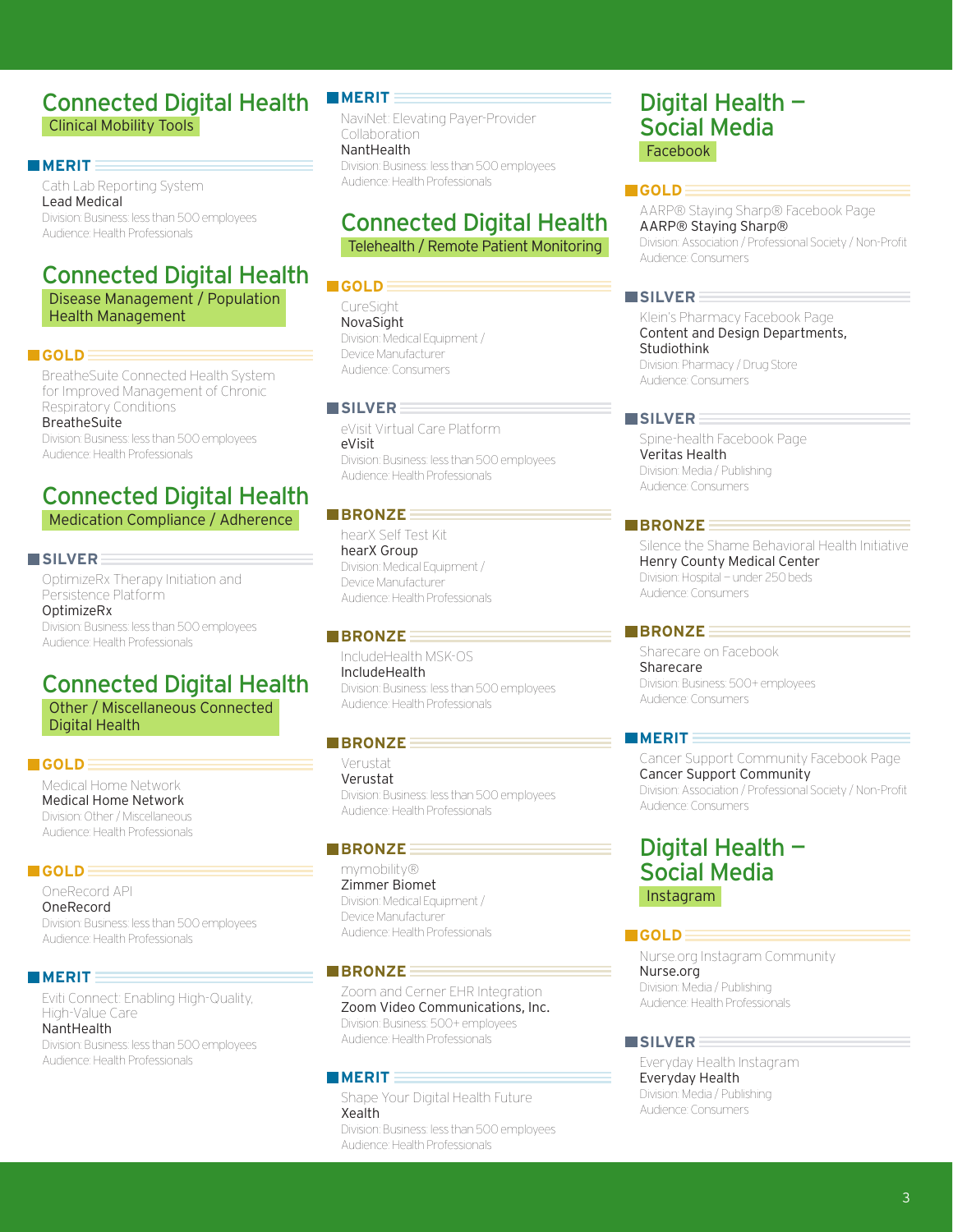## **SILVER**

VUMI Group's Bi-lingual Instagram VUMI Group Division: Health Insurer Audience: Consumers

# **BRONZE**

Clinical Tip of the Week - Child Mental Health The Clay Center for Young Healthy Minds Division: Other / Miscellaneous Audience: Consumers

# **BRONZE**

Glioblastoma Community Building and Digital Health Storytelling The Glioblastoma Research Organization Division: Association / Professional Society / Non-Profit Audience: Consumers

#### **MERIT**

optum perks paid social OptumRx Marketing Team Division: Health System Audience: Health Professionals

# Digital Health — Social Media LinkedIn

#### **GOLD**

MORE Health MORE Health Division: Other / Miscellaneous Audience: Consumers

## **SILVER**

There's Nothing 'Folksy' About Leadership Laurie Sewell Division: Business: 500+ employees Audience: Health Professionals

#### **SILVER**

VUMI Group's Bilingual and Interactive LinkedIn Strategy VUMI Group Division: Health Insurer

Audience: Consumers

# **BRONZE**

PMMA LinkedIn Lisa Diehl Division: Health System Audience: Health Professionals

#### **BRONZE**

Helping Members Achieve A Better Quality Of Life Through Supplemental Benefit Solutions NationsBenefits

Division: Business: 500+ employees Audience: Health Professionals

# **MERIT**

Cancer Support Community LinkedIn Page Cancer Support Community Division: Association / Professional Society / Non-Profit Audience: Consumers

# Digital Health — Social Media Other / Miscellaneous Social Media

#### **GOLD**

Effective Paid Social Media Strategy & Campaign American Heart Association

Division: Association / Professional Society / Non-Profit Audience: Health Professionals

# **SILVER**

AMA Physician Innovation Network Modea Division: Other / Miscellaneous Audience: Health Professionals

# Digital Health — Social Media TikTok

## **GOLD**

Unwinding Anxiety by Sharecare: Grandpa Freestyles Sharecare Division: Business: 500+ employees Audience: Consumers

# Digital Health — Social Media **Twitter**

# **GOLD**

Cancer Support Community Twitter Cancer Support Community Division: Association / Professional Society / Non-Profit Audience: Consumers

# **SILVER**

@MDAndersonNews MD Anderson Cancer Center Division: Hospital — 500+ beds Audience: Consumers

# **SILVER**

CDC DASH Twitter Presence Westat and CDC's Division of Adolescent and School Health Division: Government (Local/State/Federal) Audience: Consumers

#### **BRONZE**

Progressnotes Mag Health Science Communications Team, Medical University of South Carolina Division: Health System Audience: Health Professionals

# **BRONZE**

Sharecare on Twitter Sharecare Division: Business: 500+ employees Audience: Consumers

#### **MERIT**

Cytokine Signalling Forum Twitter CESAS Medical / University of Glasgow Division: Medical Communications Agency Audience: Health Professionals

# Digital Health — Social Media YouTube

#### **GOLD**

Cancer Support Community YouTube Channel Cancer Support Community Division: Association / Professional Society / Non-Profit Audience: Consumers

# **SILVER**

Veritas Health YouTube Channel Veritas Health Division: Media / Publishing Audience: Consumers

# Digital Health Media / **Publications** Article

#### **GOLD**

"Your Silence Will Not Protect You"ù: Using Words and Action in the Fight Against Racism American Academy of Pediatrics Division: Association / Professional Society / Non-Profit Audience: Health Professionals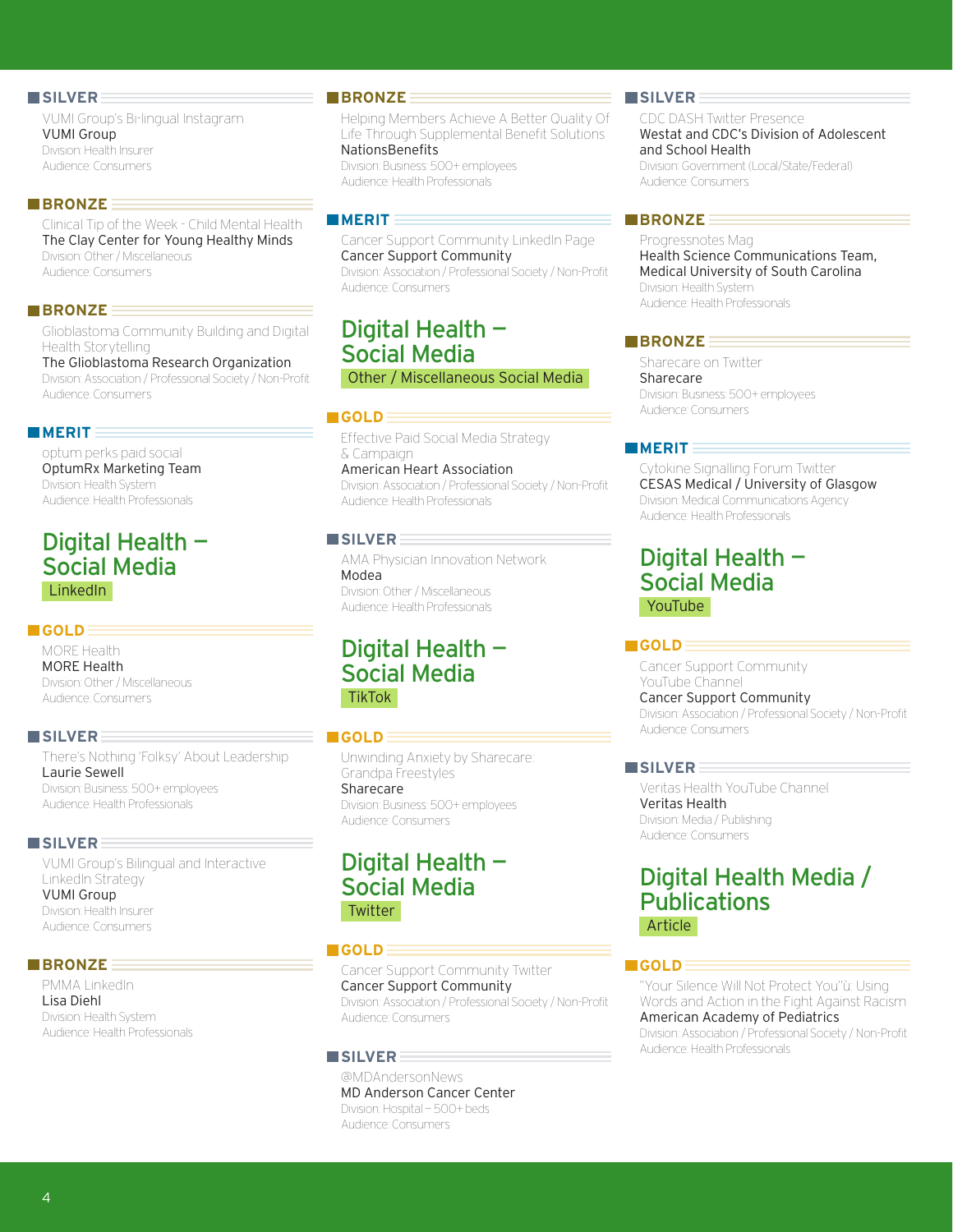#### **GOLD**

Too Many Doctors Are Misdiagnosing Disease on Skin of Color Everyday Health

Division: Media / Publishing Audience: Consumers

#### **GOLD**

What It's Like to Live WIth Suicidal Thoughts Everyday Health Division: Media / Publishing Audience: Consumers

#### **GOLD**

Why So Many Hysterectomies for Black Women? A Dark Past and Way Forward Giddy Division: Media / Publishing Audience: Consumers

#### **GOLD**

Unseen and Unheard: In the Cath Lab, Anti-racism Efforts Fall Short Laura McKeown for TCTMD Division: Media / Publishing Audience: Health Professionals

## **GOLD**

Taking Multiple Medications? Beware of Side Effects Michelle Crouch | AARP.org Division: Media / Publishing Audience: Consumers

# **GOLD**

The Case of the \$10,000 Colonoscopy Michelle Crouch of The Charlotte Ledger Division: Media / Publishing Audience: Consumers

## **GOLD**

This is the State of Nursing: A 2022 Nursing Shortage Report Nurse.org Division: Media / Publishing Audience: Health Professionals

#### **SILVER**

Antiracism in the Field of Neonatology: A Foundation and Concrete Approaches American Academy of Pediatrics Division: Association / Professional Society / Non-Profit Audience: Health Professionals

# **SILVER**

Increasing Racial Diversity in Breast Cancer Clinical Trials

Breastcancer.org

Division: Association / Professional Society / Non-Profit Audience: Consumers

# **SILVER**

How Menopause Messes With Your Brain Hallie Levine | AARP.org Division: Media / Publishing Audience: Consumers

# **SILVER**

The risks and rewards of caregiving for loved ones with dementia Laura Williamson, American Heart

Association News Division: Association / Professional Society / Non-Profit Audience: Consumers

# **SILVER**

Should You Still Wear a Face Mask Indoors? Rachel Nania | AARP.org Division: Media / Publishing Audience: Consumers

## **SILVER**

"Ukrainian Refugees Facing Major Health Risks"

Sharecare Division: Business: 500+ employees Audience: Consumers

# **SILVER**

Patient Guide to Spinal Muscular Atrophy — Diana Unfiltered: Flying High with SMA 3 Spine Universe Division: Media / Publishing Audience: Consumers

# **SILVER**

Low Back Pain in Older Low Back Pain in Older Adults Veritas Health Division: Media / Publishing Audience: Consumers

## **BRONZE**

Omicron Is Adding Fuel to Mental Health Crisis Christina Ianzito | AARP.org Division: Media / Publishing Audience: Consumers

# **BRONZE**

Low Cholesterol Diet Plan for Beginners Emily Lachtrupp, M.S., RD, Victoria Seaver, M.S., RD Division: Media / Publishing Audience: Consumers

# **BRONZE**

5 Exercises That Can Keep Your Brain Sharp Hallie Levine | AARP.org Division: Media / Publishing Audience: Consumers

# **BRONZE**

Faith leaders use medical and religious messages to promote COVID-19 vaccinations Ken Budd

Division: Association / Professional Society / Non-Profit Audience: Health Professionals

#### **BRONZE**

Skin Cancer Risks in People of Color Melba Newsome | AARP.org Division: Media / Publishing Audience: Consumers

# **BRONZE**

More Than a Cold: Omicron Is Still Dangerous for Older Adults Rachel Nania | AARP.org Division: Media / Publishing Audience: Consumers

## **BRONZE**

What to Do if You Receive a Surprise Medical Bill

Rachel Nania | AARP.org Division: Media / Publishing Audience: Consumers

# **BRONZE**

Expired Cardiac Devices May Do Global Good, but Safety Unknown Yael Maxwell DeVita Division: Media / Publishing Audience: Health Professionals

#### **MERIT**

Gender Equity in Pediatric Hospital Medicine: What History Tells Us

American Academy of Pediatrics Division: Association / Professional Society / Non-Profit Audience: Health Professionals

## **MERIT**

8 Medical Checkups You May Regret Putting Off Any Longer Barbara Stepko | AARP.org Division: Media / Publishing Audience: Consumers

## **MERIT**

Easing Gridlock in Hypertensive Lungs Celia Spell, MUSC Health Science Communications Division: Health System Audience: Health Professionals

#### **MERIT**

Race and COVID: It's Not Unhealthy Behavior. It's Systemic Racism. EndocrineWeb Division: Media / Publishing Audience: Consumers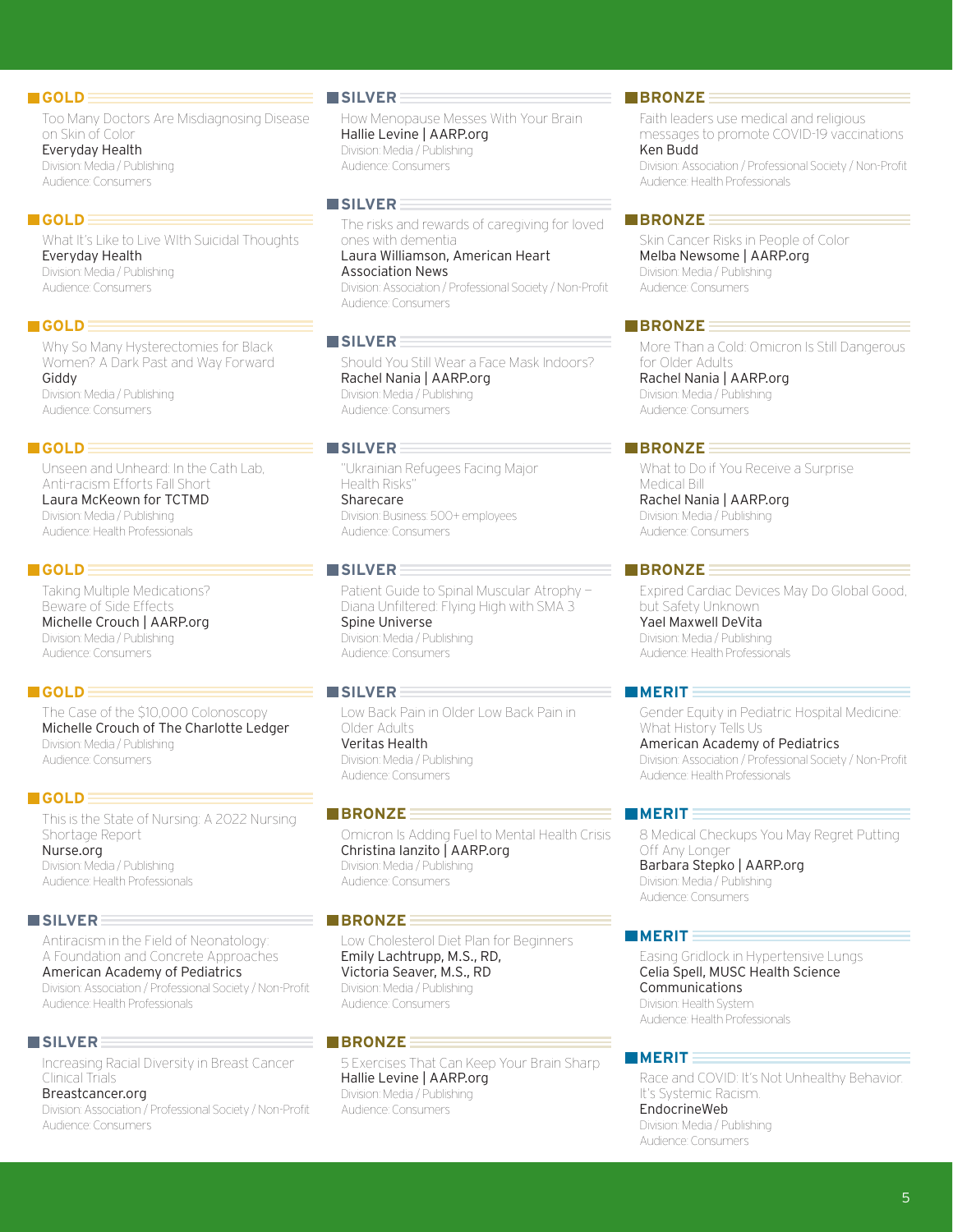Empowering Voices of Minority Women With IBD

Everyday Health Division: Media / Publishing Audience: Consumers

# **MERIT**

5 Sneaky Signs You Might Have a Vitamin D Deficiency Jessica Ball, M.S., RD, Victoria Seaver, M.S., RD Division: Media / Publishing Audience: Consumers

#### **MERIT**

Having High-Blood Pressure Can Speed Up Cognitive Decline—Here Are 4 Ways to Combat Both, According to Doctors Karla Walsh, Victoria Seaver, M.S., RD

Division: Media / Publishing Audience: Consumers

# **MERIT**

What it meant for a drug I tested in clinical trials to receive FDA approval MD Anderson Cancer Center Division: Hospital — 500+ beds Audience: Health Professionals

#### **MERIT**

2 Years of COVID-19 by the Numbers Rachel Nania | AARP.org Division: Media / Publishing Audience: Consumers

## **MERIT**

6 Common Causes of Snoring (and When to Worry) Rachel Nania | AARP.org Division: Media / Publishing Audience: Consumers

# **MERIT**

6 Superbug Myths: What Really Happens When Germs Defeat Drugs Rachel Nania | AARP.org Division: Media / Publishing Audience: Consumers

# **MERIT**

Why I'm A Grateful Alcoholic The Girlfriend From AARP Division: Media / Publishing Audience: Consumers

#### **MERIT**

Reports of Sudden Deaths Among Athletes After COVID-19 Vax Are 'Misinformation'

Todd Neale for TCTMD Division: Media / Publishing Audience: Health Professionals

# Digital Health Media / Publications Article Series

#### **SILVER**

Specialty Board Expenditures Series Medpage Today Division: Media / Publishing Audience: Health Professionals

# **BRONZE**

When the Bough Breaks: The True Cost of Motherhood Giddy Division: Media / Publishing Audience: Consumers

# **BRONZE**

What If We Put Mental Health First? Psycom Division: Media / Publishing Audience: Consumers

## **MERIT**

Cytokine Signalling Forum: Publications CESAS Medical Division: Media / Publishing Audience: Health Professionals

#### **MERIT**

Understanding Crohn's Disease and Ulcerative Colitis: Resources in Spanish MyCrohnsAndColitisTeam Division: Business: less than 500 employees Audience: Consumers

#### **MERIT**

Diabetes Prevention Guide AARP.org Division: Media / Publishing Audience: Consumers

#### **MERIT**

Your Guide To Adult Vaccines AARP.org Division: Media / Publishing Audience: Consumers

#### **MERIT**

Under Pressure: How Social Media, Drugs, and the Changing Landscape of Sexuality Are Challenging Younger Generations' Mental Health Everyday Health

Division: Media / Publishing Audience: Consumers

# **MERIT**

ADOLESCENT BEHAVIORAL HEALTH AND INSTITUTIONAL CARE IN THE US Psycom Pro Division: Media / Publishing Audience: Health Professionals

## **MERIT**

"Transgender Health and Wellness" Sharecare Division: Business: 500+ employees Audience: Consumers

# **MERIT**

Hormones & Our Health: How What We Eat May Affect How They Work Victoria Seaver, M.S., RD, Christine Byrne, M.P.H., RD, Karen Ansel, M.S., RDN, Melissa Groves Azzaro, RDN, LD, Johane M. Filemon, M.S., RDN Division: Media / Publishing Audience: Consumers

# Digital Health Media / Publications Audio

#### **GOLD**

 Young and Diagnosed: Recalculating When Life Takes a Detour Cancer Support Community Division: Association / Professional Society / Non-Profit Audience: Consumers

#### **GOLD**

Scar Tissue: Emotional Vulnerability in Clinical Practice

Medpage Today Division: Media / Publishing Audience: Health Professionals

#### **SILVER**

Medical Rehab Matters Podcast: Cancer and Inpatient Medical Rehabilitation American Medical Rehabilitation Providers Association

Division: Association / Professional Society / Non-Profit Audience: Consumers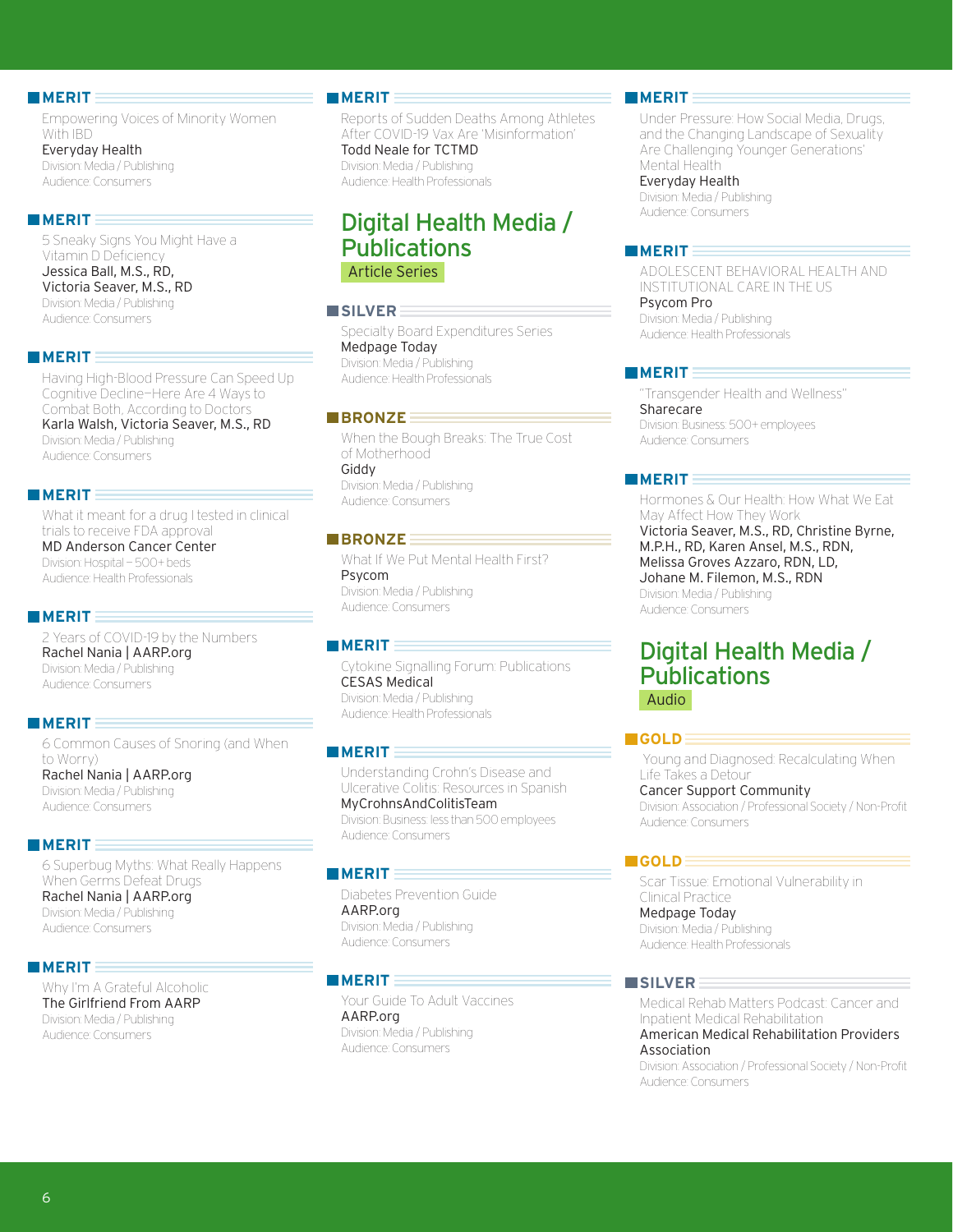Sports and Exercise for People with Disabilities; Increased Rates of Underinsured Children American Academy of Pediatrics

Division: Association / Professional Society / Non-Profit Audience: Health Professionals

## **BRONZE**

Coping with Multiple Myeloma Cancer Support Community Division: Association / Professional Society / Non-Profit Audience: Consumers

#### **MERIT**

How Utilization Management Can Increase Health Disparities Cancer Support Community

Division: Association / Professional Society / Non-Profit Audience: Consumers

# Digital Health Media / **Publications** Audio Series

# **GOLD**

The Etherist—Season 3: Ether Day Revisited Anesthesiology News Division: Media / Publishing Audience: Health Professionals

# **GOLD**

Stories from the World of Medicine: Season 4 The Nocturnists Division: Media / Publishing Audience: Health Professionals

# **SILVER**

Live Fierce Podcast American Heart Association Division: Association / Professional Society / Non-Profit Audience: Consumers

## **SILVER**

Specialist Spotlight: Pediatrician, Dr. Cronyn talks on the specialized needs of providing gender-affirming care PeerDirect Publishing

Division: Media / Publishing Audience: Health Professionals

# **BRONZE**

Financial Stress Mini Course from Unwinding by Sharecare Sharecare

Division: Business: 500+ employees Audience: Consumers

# **MERIT**

Primary First Podcast Catalyst Health Group Division: Accountable Care Organization (ACO) Audience: Health Professionals

# **MERIT**

HR Scoop Podcast WebMD Health Services Division: Business: less than 500 employees Audience: Consumers

# Digital Health Media / **Publications** Blog Post

**GOLD**

Suicide Risk Assessment: How To Talk About Suicidal Ideation Rola Aamar, PhD Division: Business: 500+ employees Audience: Health Professionals

#### **SILVER**

Addressing Racism and Racial Trauma In Behavioral Healthcare: A Review With The Experts Nellie Galindo, MSW, MSPH Division: Business: 500+ employees Audience: Health Professionals

#### **SILVER**

Even in the Depths of Hell, It's Still Possible to Dream Sedralmontaha Istanbuly for TCTMD Division: Media / Publishing Audience: Health Professionals

**SILVER**

11 Strategies To Optimize Your Patient Scheduling System Stericycle Communication Solutions Division: Business: 500+ employees Audience: Health Professionals

#### **BRONZE**

How to Choose a Wig You'll Love After Cancer Hair Loss Cancer Support Community Division: Media / Publishing Audience: Consumers

# **BRONZE**

Is Fear of Hospital Retaliation Silencing Doctors? Medpage Today Division: Media / Publishing Audience: Health Professionals

# **BRONZE**

Find Your Personal Top 3 Ways to Build Resilience Nurse.com

Division: Business: 500+ employees Audience: Health Professionals

#### **BRONZE**

Hybrid Communication & Scheduling Needed for Hybrid Care Stericycle Communication Solutions Division: Business: 500+ employees Audience: Health Professionals

# **BRONZE**

7 Current Legal Issues in Healthcare symplr Division: Business: 500+ employees Audience: Health Professionals

#### **MERIT**

Rebuilding identity — a critical step in recovery American Stroke Association Division: Association / Professional Society / Non-Profit Audience: Consumers

#### **MERIT**

5 Long-Term Effects of the Nursing Shortage Avant Healthcare Professionals Division: Nurses / Allied Health Professionals Audience: Health Professionals

## **MERIT**

What to Expect: The State of Nurse Staffing in 2022

Avant Healthcare Professionals Division: Nurses / Allied Health Professionals Audience: Consumers

#### **MERIT**

What is Painful Bladder Syndrome? Care New England Health System Division: Health System Audience: Consumers

#### **MERIT**

How It Feels to Have Dementia at 48 Everyday Health Division: Media / Publishing Audience: Consumers

#### **MERIT**

Confronting Racial Disparities in Lung Cancer Care Fox Chase Cancer Center Division: Hospital — under 250 beds Audience: Consumers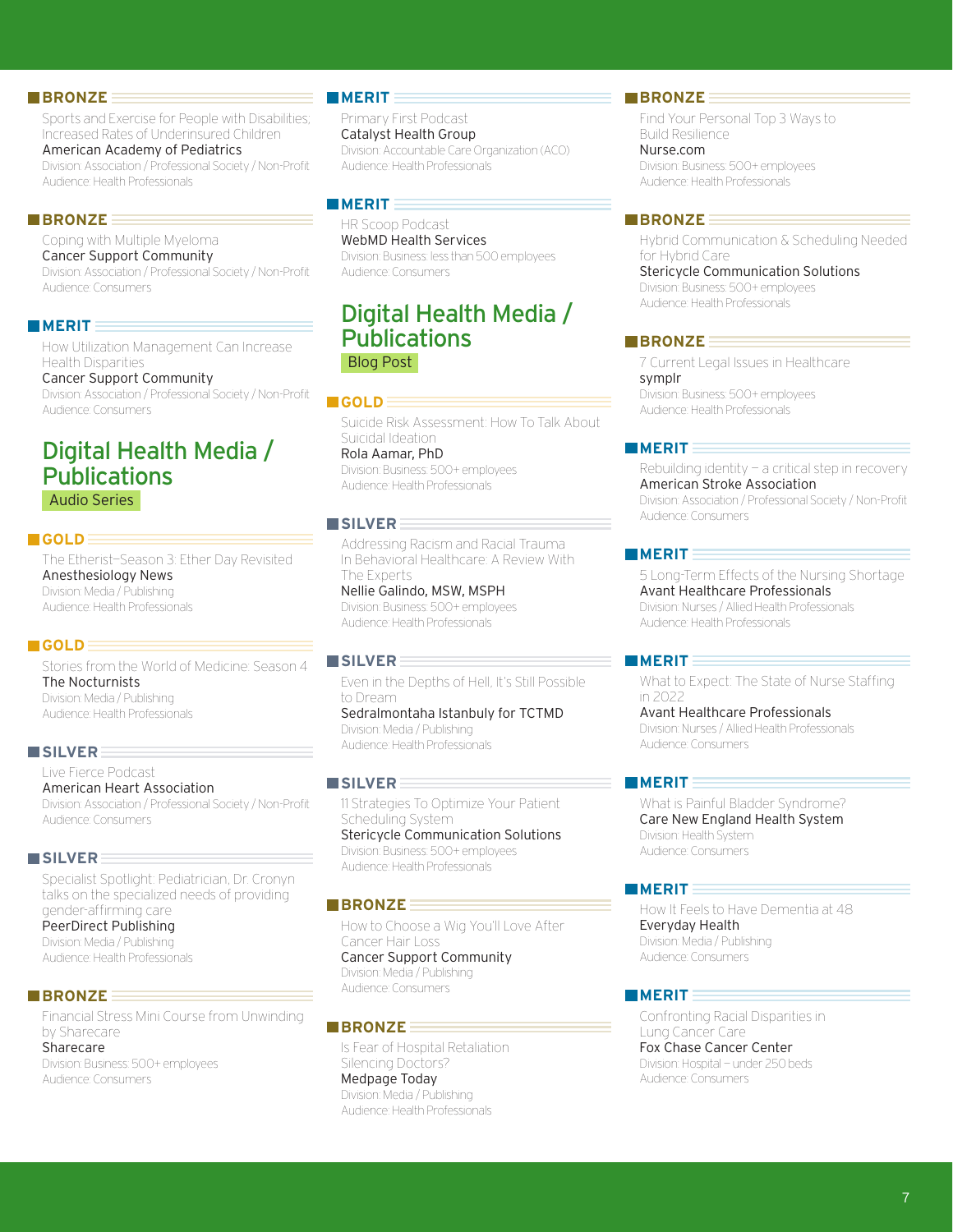The Silent Rise of Maternal Sepsis Lora Sparkman, MHA, RN, BSN Division: Business: 500+ employees Audience: Health Professionals

# **MERIT**

A Lesson in Vaccine Hesitancy From My Half-Vaxxed Daughter

Medpage Today Division: Media / Publishing Audience: Health Professionals

# **MERIT**

Walmart's Low-Price Insulin Is a Band-Aid on a Broken System Medpage Today

Division: Media / Publishing Audience: Health Professionals

# **MERIT**

Healthcare Compliance: All You Need To Know symplr

Division: Business: 500+ employees Audience: Health Professionals

# Digital Health Media / **Publications** Blog Post Series

**SILVER**

Milton Packer's "Revolution and Revelation" Series

Medpage Today Division: Media / Publishing Audience: Health Professionals

#### **SILVER**

Ask the Expert Series — MS Conversations Multiple Sclerosis Association of America Division: Association / Professional Society / Non-Profit Audience: Consumers

#### **SILVER**

Biomedical Beat Blog National Institute for General Medical Sciences (NIGMS) (NIH) Division: Government (Local/State/Federal) Audience: Consumers

# Digital Health Media / **Publications** Book

#### **GOLD**

Pediatric Collections: Sports Medicine Playbook American Academy of Pediatrics Division: Association / Professional Society / Non-Profit Audience: Health Professionals

# Digital Health Media / **Publications** Booklet/Brochure

**GOLD**

Grown Ups Show Up! Tips Sheets Open Door Family Medical Centers, Inc. and KDH Research & Communication Division: Physicians / Medical Practices Audience: Consumers

#### **SILVER**

Fall Family Foods: 10 Quick and Easy Recipes to Cook and Eat Together

American Heart Association Division: Association / Professional Society / Non-Profit Audience: Consumers

# **SILVER**

Understanding Violence and Aggression in the Nursing Profession

Avant Healthcare Professionals Division: Nurses / Allied Health Professionals Audience: Health Professionals

# **SILVER**

Frankly Speaking About Cancer: Maintenance Therapy for Advanced and Metastatic Bladder Cancer Cancer Support Community

Division: Association / Professional Society / Non-Profit Audience: Consumers

# **SILVER**

b2b-ebook-rising-cost-orx4275725 OptumRx Marketing Team Division: Health System Audience: Health Professionals

#### **SILVER**

Bright Start Booklet Vanguard Communications and AmeriHealth Caritas District of Columbia Division: Other / Miscellaneous Audience: Consumers

# **SILVER**

VUMI's 2021 Corporate Profile VUMI Group Division: Health Insurer Audience: Consumers

# **BRONZE**

Frankly Speaking About Cancer: Immunotherapy for Bladder Cancer Cancer Support Community Division: Association / Professional Society / Non-Profit

Audience: Consumers

# **BRONZE**

Frankly Speaking About Cancer: Spotlight on Advanced Non-Melanoma Skin Cancers Cancer Support Community Division: Association / Professional Society / Non-Profit Audience: Consumers

## **BRONZE**

The Adventures of Captain Contributor: Health Reimbursement Account (HRA) Issue DataPath, Inc.

Division: Business: less than 500 employees Audience: Consumers

# **BRONZE**

Understanding Cervical Changes: A Health Guide National Cancer Institute

Division: Government (Local/State/Federal) Audience: Consumers

# **BRONZE**

b2b-ebook-best-pbm-orx4275739 OptumRx Marketing Team Division: Health System Audience: Health Professionals

## **BRONZE**

A Practical Guide to Cancer Rights for Caregivers Triage Cancer Division: Association / Professional Society / Non-Profit Audience: Consumers

# **BRONZE**

Veritas Health Holiday Guide Veritas Health Division: Media / Publishing Audience: Consumers

# **MERIT**<sub>=</sub>

10 Under 10: Easy Winter Meals (and More!) American Heart Association Division: Association / Professional Society / Non-Profit Audience: Consumers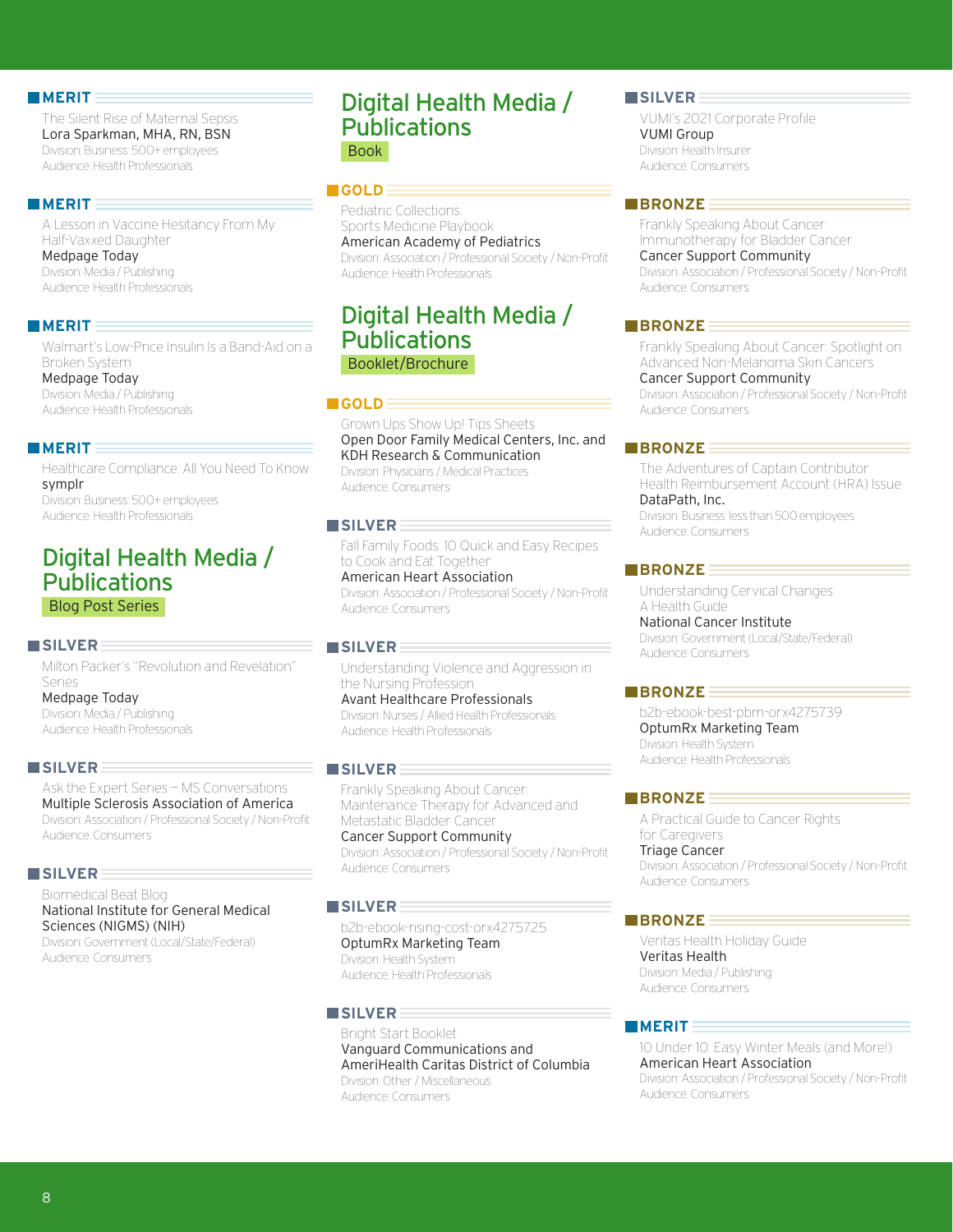Easy Everyday Meals: 15 Breakfast, Lunch and Dinner Recipes with 10 Ingredients or Less

American Heart Association

Division: Association / Professional Society / Non-Profit Audience: Consumers

# **MERIT**

Frankly Speaking About Cancer: Multiple Myeloma in Black and African American Communities

# Cancer Support Community

Division: Association / Professional Society / Non-Profit Audience: Consumers

# **MERIT**

Answers to the Top 13 Questions People Have about Assisted Living Services

Senior Living Residences Division: Business: 500+ employees Audience: Consumers

#### **MERIT**

SPARK 5th-anniversary Progress Report Simons Foundation Division: Association / Professional Society / Non-Profit Audience: Consumers

# Digital Health Media / **Publications** Booklet/Brochure Series

## **GOLD**

Managing Diabetes: Educational Handouts and Resources

Academy of Nutrition and Dietetics Division: Association / Professional Society / Non-Profit Audience: Consumers

# **SILVER**

Oncology Nutrition: Educational Handouts and Resources

Academy of Nutrition and Dietetics Division: Association / Professional Society / Non-Profit Audience: Consumers

# Digital Health Media / **Publications** Case Study

# **GOLD**

Trust is fundamental: Bringing the Best Care Everywhere to underserved populations Wolters Kluwer, Health Division: Business: 500+ employees Audience: Health Professionals

# **MERIT**

Case Study: Providence DexCare Division: Business: less than 500 employees Audience: Health Professionals

# Digital Health Media / Publications Editorial Animation

#### **GOLD**

How to Understand Breast Cancer Research Breastcancer.org

Division: Association / Professional Society / Non-Profit Audience: Consumers

**SILVER**

The Death, Divorce and Illness Etiquette Guide The Ethel from AARP Division: Media / Publishing Audience: Consumers

# **BRONZE**

Breast Cancer Clinical Trials: 5 Common **Misconceptions** Breastcancer.org Division: Association / Professional Society / Non-Profit

Audience: Consumers

# **MERIT**

How Working Out Benefits Your Boobs Giddy Division: Media / Publishing Audience: Consumers

# **MERIT**

Sharpen Your Brain by Learning a New Language The Ethel from AARP Division: Media / Publishing Audience: Consumers

#### **MERIT**

Banish Bikini Bumps Once And For All The Girlfriend from AARP Division: Media / Publishing Audience: Consumers

# Digital Health Media / Publications

Editorial Illustration

#### **GOLD**

Have You Lost Your Desire For Sex? The Girlfriend from AARP Division: Media / Publishing Audience: Consumers

#### **SILVER**

Doctor's Note: Pregnant? Run, Don't Walk, to Get Your COVID-19 Vaccine Giddy

Division: Media / Publishing Audience: Consumers

# **SILVER**

Digital Transformation Maturity Model Lumeon Division: Business: less than 500 employees Audience: Health Professionals

# **BRONZE**

Why So Many People With Schizophrenia Go Untreated Giddy Division: Media / Publishing Audience: Consumers

## **BRONZE**

Is Body Mass Index Racist? Sisters from AARP Division: Media / Publishing Audience: Consumers

## **BRONZE**

An Open Letter From Your Penis The Arrow from AARP Division: Media / Publishing Audience: Consumers

## **MERIT**

The Nuance and Consequence of Behavioral Addictions Giddy Division: Media / Publishing Audience: Consumers

## **MERIT**

Self-Care Tips for Caregivers Sisters from AARP Division: Media / Publishing Audience: Consumers

## **MERIT**

How I Learned To Stop Worrying and Love My Gut

The Arrow from AARP Division: Media / Publishing Audience: Consumers

# **MERIT**

I Demand Access to Paul Rudd's Fountain of Youth

The Arrow from AARP Division: Media / Publishing Audience: Consumers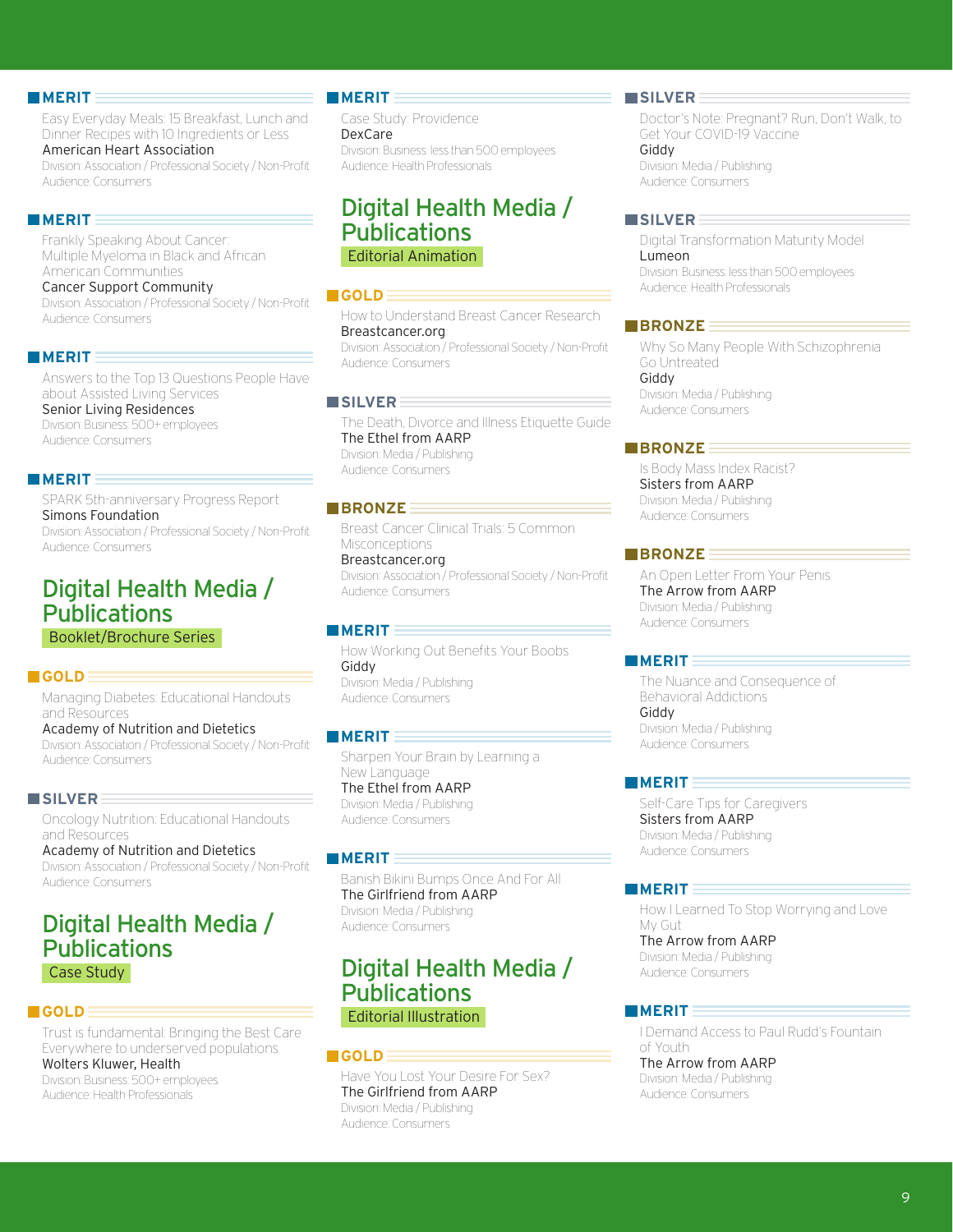What to Expect When Your Kid's Expecting The Ethel from AARP Division: Media / Publishing Audience: Consumers

# Digital Health Media / **Publications** Logo

#### **GOLD**

TerraBella Senior Living Logo Discovery Senior Living Division: Business: 500+ employees Audience: Consumers

#### **SILVER**

SummerHouse Senior Living Logo Discovery Senior Living Division: Business: 500+ employees Audience: Consumers

# **BRONZE**

Epic Health Solutions Logo Epic Health Solutions Division: Business: less than 500 employees Audience: Consumers

# **MERIT**

Seaton Senior Living Logo Discovery Senior Living Division: Business: 500+ employees Audience: Consumers

# Digital Health Media / **Publications** Magazine

**GOLD** $\equiv$ 

Tinnitus Today magazine: Funding Innovative Research American Tinnitus Association Division: Media / Publishing Audience: Consumers

#### **GOLD**

Tinnitus Today magazine: What to Do About Tinnitus American Tinnitus Association Division: Media / Publishing Audience: Consumers

#### **SILVER**

Preserving Your Memory Magazine The Zachary and Elizabeth M. Fisher Center for Alzheimer's Research Foundation

Division: Association / Professional Society / Non-Profit Audience: Consumers

#### **BRONZE**

Johns Hopkins Nursing Magazine Johns Hopkins School of Nursing Division: Educational Institution Audience: Health Professionals

# **MERIT**

RH Focus on Uterine Fibroids Real Health Division: Media / Publishing Audience: Consumers

# Digital Health Media / Publications Medical Animation

#### **GOLD** $\equiv$

Oncorus (animation) Orrbitt Creative Group Division: Other / Miscellaneous Audience: Health Professionals

# **SILVER**

LyGenesis (animation) Orrbitt Creative Group Division: Other / Miscellaneous Audience: Health Professionals

# **BRONZE**

iBio, Inc. (animation) Orrbitt Creative Group Division: Other / Miscellaneous Audience: Health Professionals

# Digital Health Media / Publications Medical Education

#### **GOLD** $\equiv$

MMAP: MULTIPLE MYELOMA ASSESSMENT PATHWAY NFA Health

Division: Pharmaceutical Company Audience: Health Professionals

# **SILVER**

Cytokine Signalling Forum: Assessing the Impact of COVID-19 in Rheumatology: One Year On

CESAS Medical Division: Medical Communications Agency Audience: Health Professionals

#### **SILVER**

Moving the Needle in Neovascular Retinal Diseases: Innovative Treatments, New Surgical Techniques Paradigm Medical Communications Division: Medical Communications Agency

Audience: Health Professionals

# **BRONZE**

Teaming Up to Overcome Challenges in the Diagnosis and Management of Non-infectious Uveitis: Enhancing Multidisciplinary Care in the Biologic Therapy Era

#### PeerView Institute for Medical Education (PVI)

Division: Business: less than 500 employees Audience: Health Professionals

# **MERIT**

Understanding the Unique Role of HER3 in Oncogenesis Excalibur Medical Education

Division: Medical Communications Agency Audience: Health Professionals

# Digital Health Media / **Publications** Medical Illustration

# **GOLD**

Learning About Breast Cancer Surgery **Healthwise** Division: Business: less than 500 employees Audience: Consumers

#### **SILVER**

Learning About Take-Home Naloxone Kits for Opioid Emergencies Healthwise Division: Business: less than 500 employees Audience: Consumers

# **BRONZE**

AART Illustration BioCentric, Inc. Division: Pharmaceutical Company Audience: Health Professionals

# Digital Health Media / **Publications Newsletter**

# **GOLD**

Newsletter Sisters From AARP Division: Media / Publishing Audience: Consumers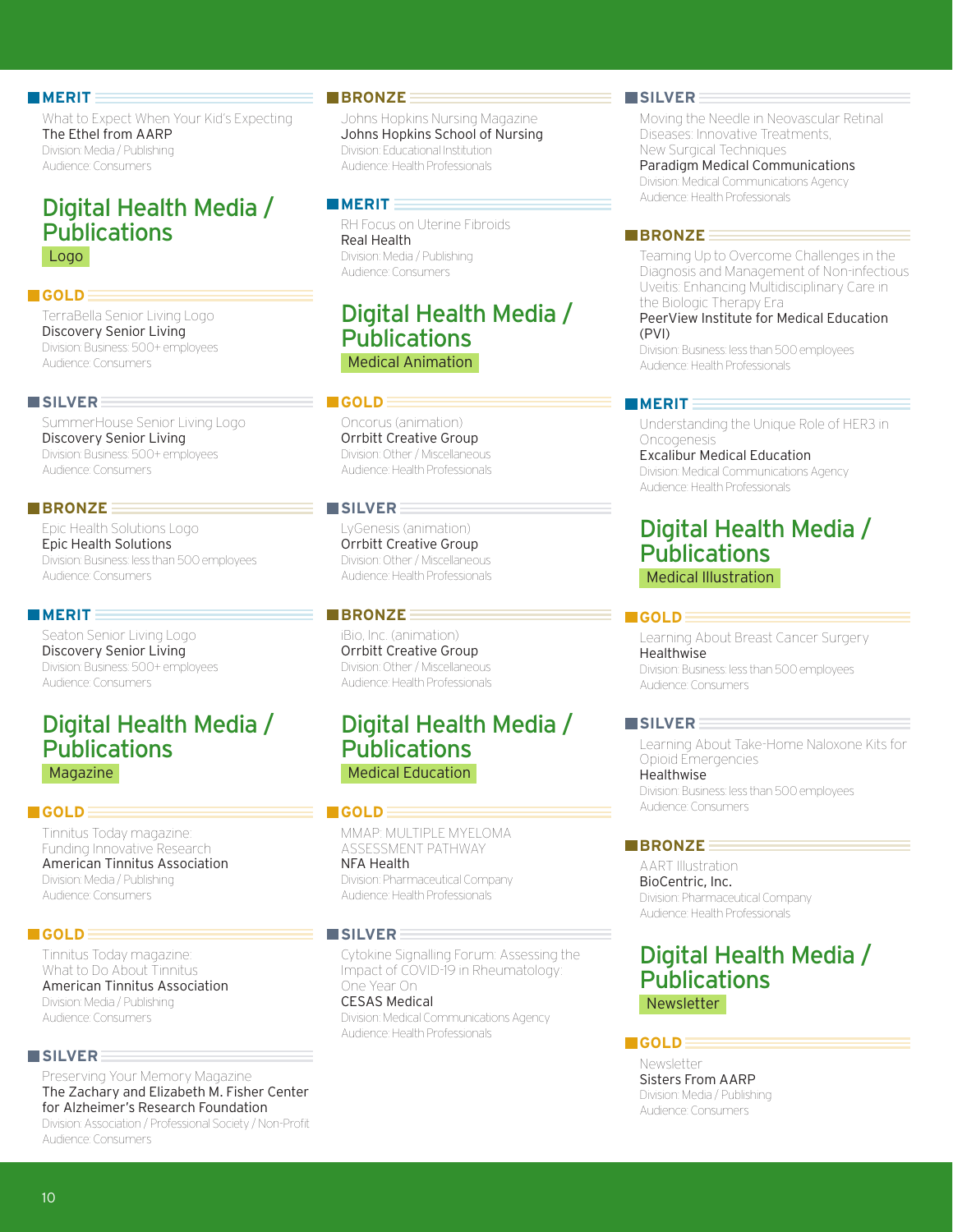# **SILVER**

AARP® Staying Sharp® Content Newsletter March 2021

AARP® Staying Sharp® Division: Association / Professional Society / Non-Profit Audience: Consumers

# **SILVER**

PracticeUpdate Dermatology, Spotlight On COVID-19 Elsevier's PracticeUpdate Division: Media / Publishing

Audience: Health Professionals

# **SILVER**

HSS Health Connection: Living with Inflammatory Arthritis HSS Education Institute Division: Hospital — under 250 beds Audience: Consumers

#### **BRONZE**

Heart Insight (January 2022) American Heart Association Division: Association / Professional Society / Non-Profit Audience: Consumers

#### **BRONZE**

CSC Talks Survivorship with Emmy Winner Sterling K. Brown Cancer Support Community Division: Association / Professional Society / Non-Profit Audience: Consumers

# **BRONZE**

PracticeUpdate Spotlight On Psoriosis Elsevier's PracticeUpdate Division: Media / Publishing Audience: Health Professionals

# **BRONZE**

UPMC Health Plan — December PPU UPMC Health Plan Division: Health Insurer Audience: Health Professionals

# **MERIT**

Stroke Connection (January 2022) American Heart Association Division: Association / Professional Society / Non-Profit Audience: Consumers

# **MERIT**

BREAKING — Build Back Better Act Advances in the U.S. House

# Cancer Support Community

Division: Association / Professional Society / Non-Profit Audience: Consumers

#### **MERIT**

Self-Care: How's Soup Season Going for You? Everyday Health Division: Media / Publishing Audience: Consumers

# **MERIT**

2022 Welcome Waves UPMC Health Plan Division: Health Insurer Audience: Consumers

# **MERIT**

TAHS 2022 Newsletter UPMC Health Plan Division: Health Insurer Audience: Consumers

# Digital Health Media / Publications Newsletter Series

#### **SILVER**

Independence Blue Cross CRM & Thought Leadership Digital Campaign Independence Blue Cross

Division: Health Insurer Audience: Consumers

#### **MERIT**

perks newsletters OptumRx Marketing Team Division: Health System Audience: Health Professionals

# Digital Health Media / **Publications**

Other / Miscellaneous Digital Health Media / Publication

# **GOLD** $\equiv$

Health Changemakers: Pushing for Better Well-Being in Their Communities Everyday Health

Division: Media / Publishing Audience: Consumers

#### $\blacksquare$  GOLD  $\equiv$

Nursing in Crisis: Why Nurses Want To Quit and What Healthcare Leaders Can Do About It Hospital IQ

Division: Business: less than 500 employees Audience: Health Professionals

# **GOLD**

A Caregiver's Guide to Navigating Childhood and Adolescent Blood Cancers The Leukemia & Lymphoma Society

Division: Association / Professional Society / Non-Profit Audience: Consumers

# **SILVER**

Grown Ups Show Up Social Media Images Open Door Family Medical Centers, Inc. and KDH Research & Communication Division: Physicians / Medical Practices Audience: Consumers

## **BRONZE**

Stories of Women Reclaiming Their Heart Health Everyday Health Division: Media / Publishing Audience: Consumers

#### **MERIT**

Your Bone Health Plan (moderate/high risk) American Bone Health Division: Association / Professional Society / Non-Profit Audience: Consumers

## **MERIT**

Condition Kitchen: 3 Easy, Feel-Good Recipes for People With Type 2 Diabetes Everyday Health

Division: Media / Publishing Audience: Consumers

# **MERIT**

MD Anderson Cancer Center Fiscal Year 2021 Annual Report

MD Anderson Cancer Center Division: Hospital — 500+ beds Audience: Consumers

#### **MERIT**

POZ 2022 HIV Awareness Day Poster POZ Division: Media / Publishing Audience: Consumers

#### **MERIT**

UPMC Health Plan — PA Takes a Breath UPMC Health Plan Division: Health Insurer Audience: Consumers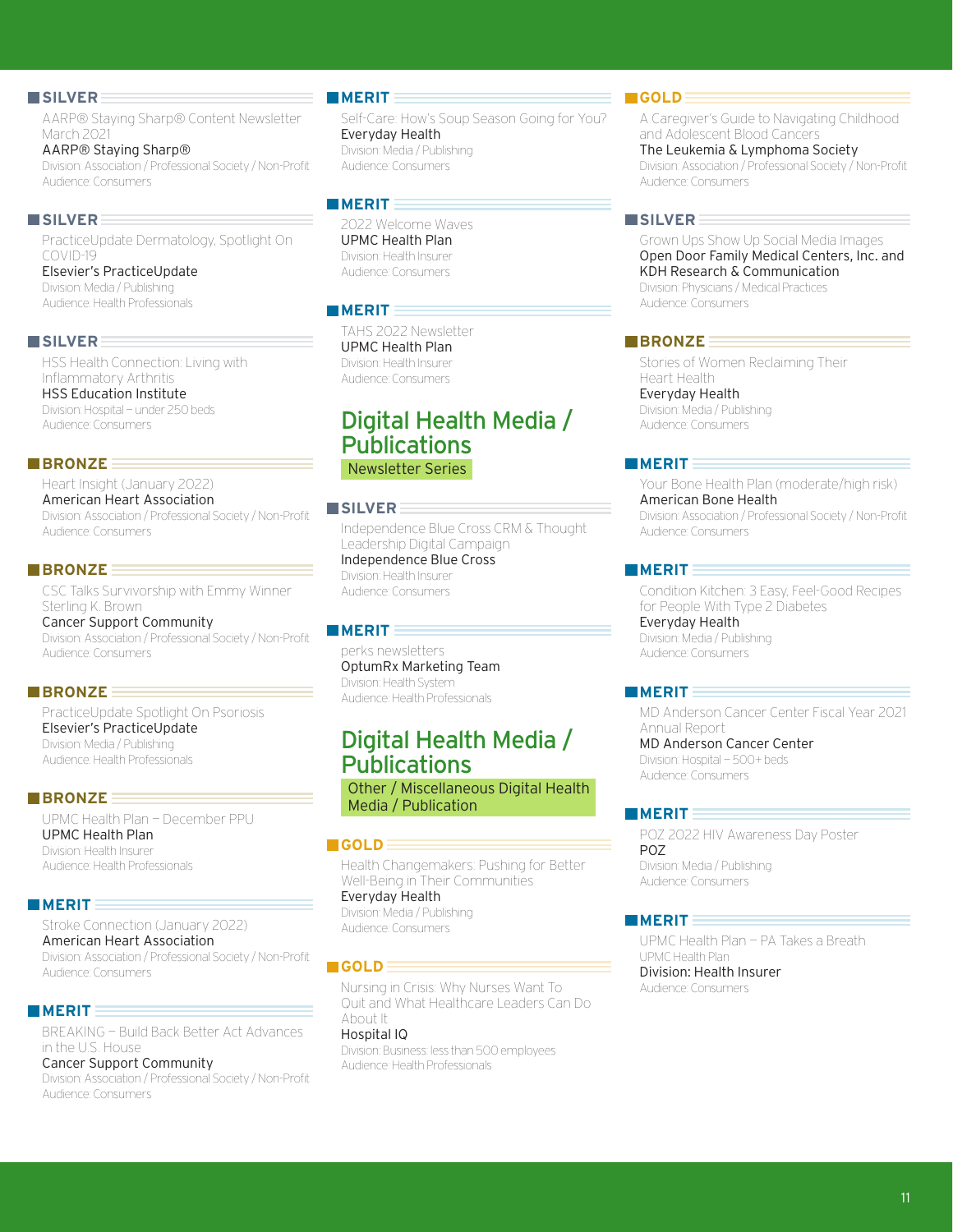# Digital Health Media / **Publications** Video

#### **GOLD**

DarioHealth: Better Whole Health Made Easy **DarioHealth** Division: Business: less than 500 employees

Audience: Consumers

# **GOLD**

Total Hip Replacement Elsevier Division: Business: 500+ employees Audience: Consumers

# **GOLD**

Knee Anatomy Elsevier Patient Engagement Division: Business: 500+ employees Audience: Consumers

## **GOLD**

Is Sensation Possible After a Double Mastectomy for Breast Cancer Prevention? One Woman's Story Everyday Health

Division: Media / Publishing Audience: Consumers

# **GOLD**

Come Home to Forestdale Park Forestdale Park Senior Living Division: Business: less than 500 employees Audience: Consumers

# **GOLD**

What Is Bronchosopy? Mytonomy, Inc. Division: Business: less than 500 employees Audience: Consumers

## **GOLD**

A dermatologist's skin care routine University of Texas MD Anderson Cancer Center Division: Hospital — 500+ beds Audience: Consumers

#### **SILVER**

Closed Doors, Open Hearts: Nursing Homes and COVID-19 American Health Care Association Division: Association / Professional Society / Non-Profit Audience: Consumers

# **SILVER**

Kidney Disease cause Unknown? Fabry Disease American Kidney Fund

Division: Association / Professional Society / Non-Profit Audience: Consumers

# **SILVER**

Protein for People with Chronic Kidney Disease DaVita Division: Business: 500+ employees Audience: Consumers

# **SILVER**

An Innovative Approach to Nerve Repair | Santi's Story Digital Media Group Division: Health System Audience: Consumers

# **SILVER**

Robotic Prostatectomy | Cal Ripken Jr.'s Story Digital Media Group Division: Health System Audience: Consumers

# **SILVER**

The Johns Hopkins Pharmacology Graduate Program Digital Media Group

Division: Health System Audience: Health Professionals

## **SILVER**

Young & Chronic: Crohn's Disease Edition **HealthCentral** Division: Media / Publishing Audience: Consumers

#### **SILVER**

How to Use an Insulin Pen **Healthwise** Division: Business: less than 500 employees Audience: Consumers

# **SILVER**

Medications: Inhalers Mytonomy, Inc. Division: Business: less than 500 employees Audience: Consumers

#### **SILVER**

Panalgo IHD Demo Video Panalgo Division: Business: less than 500 employees Audience: Health Professionals

# **SILVER**

Game time sun-safety tips with Houston Dash forward, Rachel Daly and MD Anderson dermatologist Susan Chon, M.D. University of Texas MD Anderson

# Cancer Center

Division: Hospital — 500+ beds Audience: Consumers

# **SILVER**

When Jack met Joel Dahmen: Sarcoma survivor meets golf pro University of Texas MD Anderson Cancer Center Division: Hospital — 500+ beds Audience: Consumers

# **SILVER**

Inspire Well-Being In Your Organization — WebMD Health Services Brand Video

WebMD Health Services Division: Business: less than 500 employees Audience: Consumers

# **SILVER**

Curse of the Kissing Bug Wedgwood Communications Inc: Michael Del Sordi, Assoc. Creative Director; Susan Hadley, Account Director. Bayer: Sonali Sharma, Assoc. Director New Product Commercialization & Portfolio Strategy; Michael Kuderka Executive Director Established Brands

Division: Pharmaceutical Company Audience: Consumers

# **BRONZE**

COVID-19 and kids: How mRNA vaccines work American Academy of Pediatrics Division: Association / Professional Society / Non-Profit Audience: Consumers

#### **BRONZE**

How Long Will You Target Me? American Heart Association Division: Association / Professional Society / Non-Profit Audience: Consumers

# **BRONZE**

NIH MILK Video BioCentric, Inc. Division: Government (Local/State/Federal) Audience: Health Professionals

#### **BRONZE**

Urogynecology Care New England Health System Division: Health System Audience: Consumers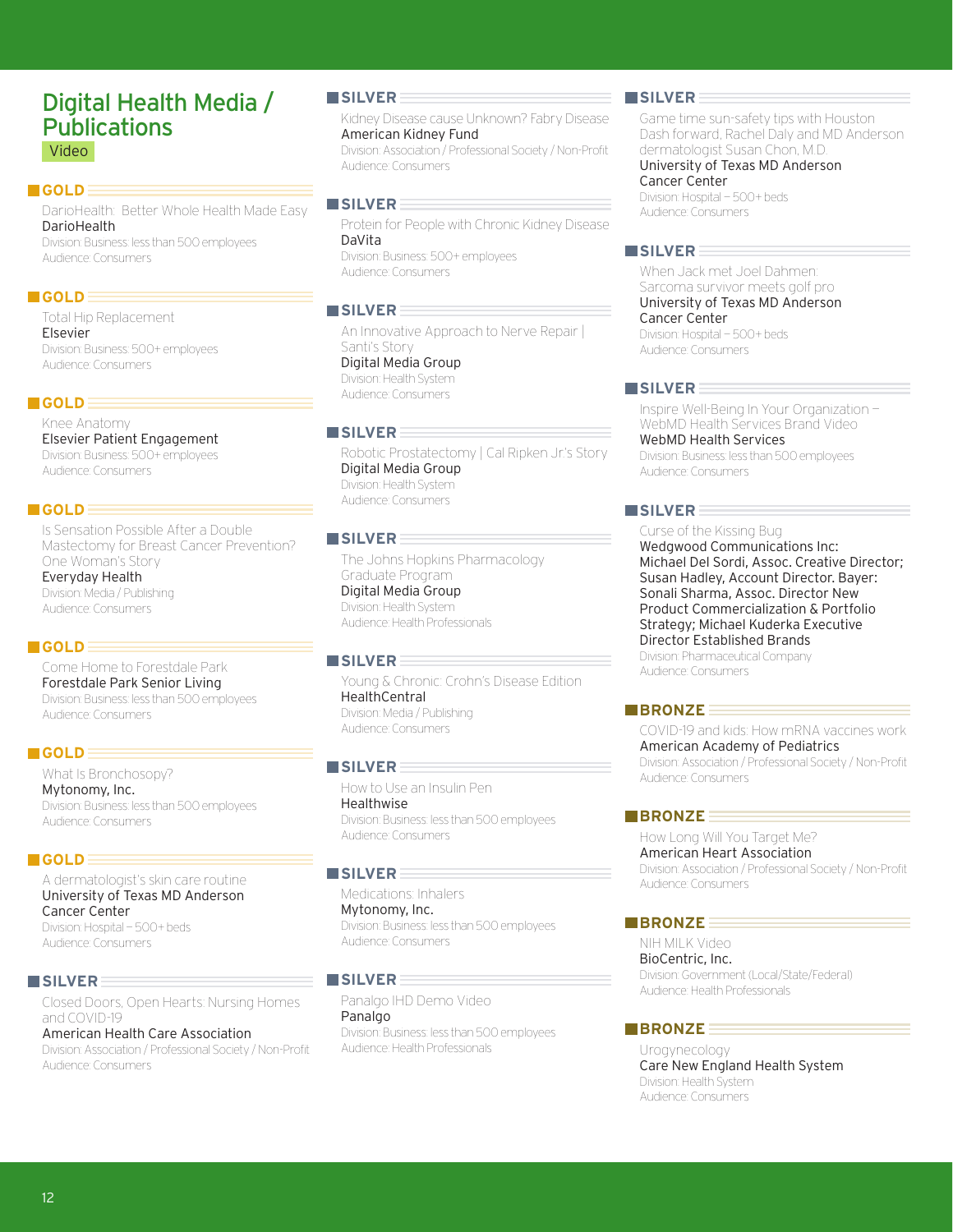Cytokine Signalling Forum Forum LIVE: COVID-19 Vaccination in Immunocompromised Patients: The OCTAVE Study CESAS Medical Division: Medical Communications Agency

Audience: Health Professionals

# **BRONZE**

Caring for Your PD Catheter DaVita Division: Business: 500+ employees Audience: Consumers

# **BRONZE**

Radiology Imaging Technologists at Johns Hopkins Digital Media Group Division: Health System Audience: Health Professionals

#### **BRONZE**

The Lifeline of Johns Hopkins I Providing Patient Care from the Sky Digital Media Group Division: Health System Audience: Consumers

# **BRONZE**

Bunion Surgery, Adult Elsevier Division: Business: 500+ employees Audience: Consumers

**BRONZE** How to Use an Incentive Spirometer Elsevier Division: Business: 500+ employees Audience: Consumers

# **BRONZE**

Total Knee Replacement Elsevier Division: Business: 500+ employees Audience: Consumers

#### **BRONZE**

Monoclonal Antibody Therapy for COVID-19: What Is It and How Does It Work? Federal COVID Response Division: Government (Local/State/Federal) Audience: Consumers

# **BRONZE**

Pediatric Pineal Cyst Excision With 3D Robotic Exoscope Marks First of Its Kind for Very Young Patients Health Science Communications Team, Medical University of South Carolina

Division: Health System Audience: Health Professionals

# **BRONZE**

Deciding About: Hip Replacement Surgery **Healthwise** Division: Business: less than 500 employees

Audience: Consumers

# **BRONZE**

Mindfulness: What Is It? Healthwise Division: Business: less than 500 employees Audience: Consumers

#### **BRONZE**

Type 1 Diabetes in Children: Bryson's Story **Healthwise** Division: Business: less than 500 employees

Audience: Consumers

# **BRONZE**

The Password Kaiser Permanente Educational Theatre Division: Association / Professional Society / Non-Profit Audience: Consumers

# **BRONZE**

Too Much Focus on Boosters, Says FDA Vaccine Advisor

Medpage Today Division: Media / Publishing Audience: Health Professionals

# **BRONZE**

Race in IBD Care: Improving Outcomes for People of Color MyCrohnsAndColitisTeam

Division: Business: less than 500 employees Audience: Consumers

#### **BRONZE**

MyPsoriasisTeam Member Portrait: Meet Katya MyPsoriasisTeam Division: Business: less than 500 employees Audience: Consumers

# **BRONZE**

Cochlear Implants Mytonomy, Inc. Division: Business: less than 500 employees Audience: Consumers

#### **BRONZE**

Digital Transformation with a Human Touch Mytonomy, Inc. Division: Business: less than 500 employees Audience: Consumers

# **BRONZE**

Multiple Sclerosis: One Family's Story Mytonomy, Inc. Division: Business: less than 500 employees Audience: Consumers

# **BRONZE**

Shampooing a Bed Bound Person's Hair Mytonomy, Inc. Division: Business: less than 500 employees Audience: Consumers

# **BRONZE**

Familial Hypercholesterolemia: An Overview Regeneron Pharmaceuticals, Inc. Division: Pharmaceutical Company Audience: Health Professionals

#### **BRONZE**

Sharing Care: Becca's Story Sharecare Division: Business: 500+ employees Audience: Consumers

# **BRONZE**

WebMD Health Services Health Coaching Video WebMD Health Services Division: Business: less than 500 employees Audience: Consumers

## **MERIT**

Sunny's Story: Breast Cancer Leads to Family Health History Discovery

Breastcancer.org Division: Association / Professional Society / Non-Profit Audience: Consumers

# **MERIT**

Ask Ruby: What is KRAS? Cancer Support Community Division: Association / Professional Society / Non-Profit Audience: Consumers

#### **MERIT**

Ask Ruby: What Patients Need to Know About Step Therapy

Cancer Support Community Division: Association / Professional Society / Non-Profit Audience: Consumers

# **MERIT**

Cytokine Signalling Forum: Management of Rheumatic Musculoskeletal Diseases in the COVID-19 Era

#### CESAS Medical

Division: Medical Communications Agency Audience: Health Professionals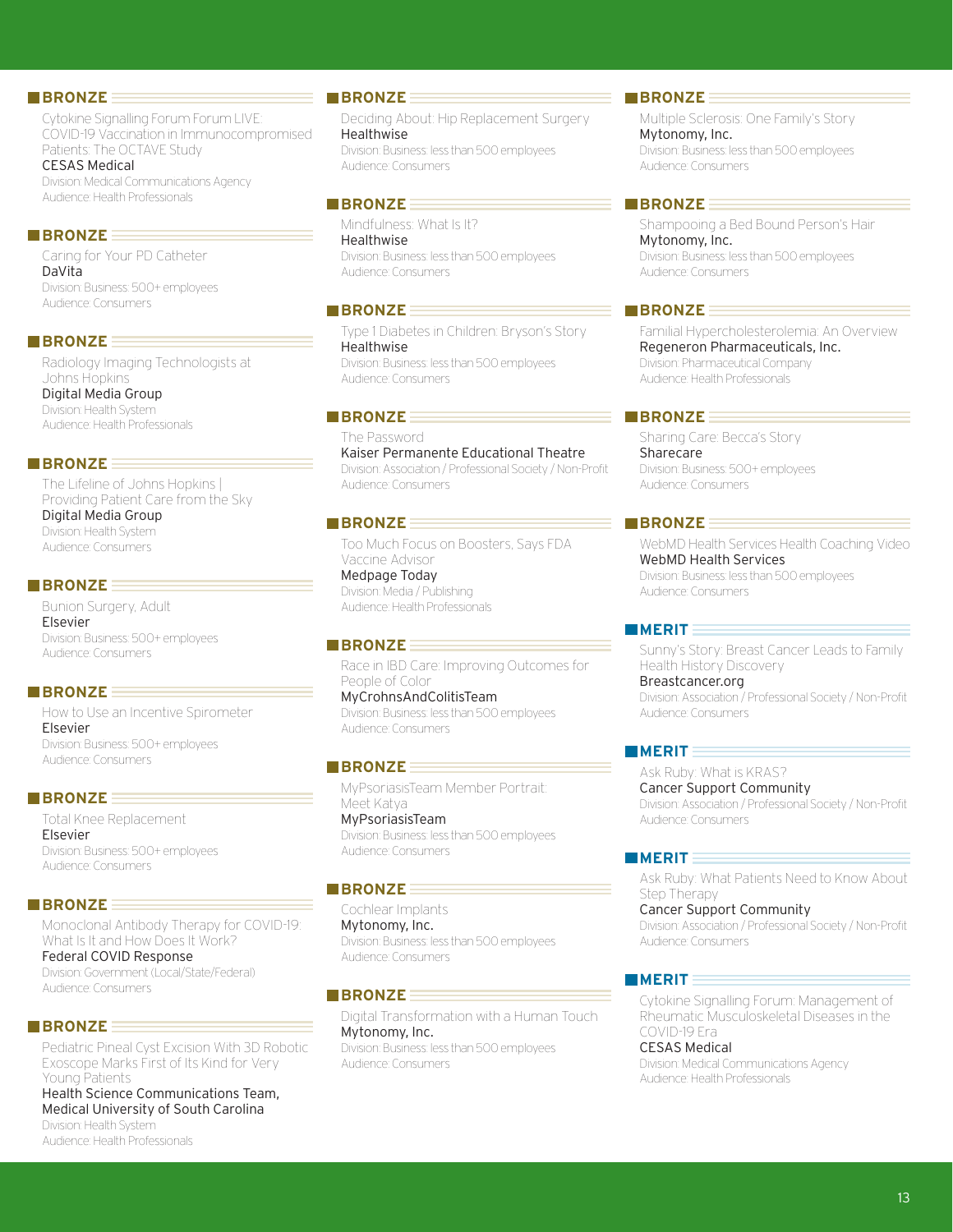Early Detection for Prostate Cancer | Cal Ripken Jr's Advice to Men Digital Media Group Division: Health System Audience: Consumers

#### **MERIT**

No One Dies Alone (NODA) Digital Media Group Division: Health System Audience: Consumers

#### **MERIT**

When the Dust Settles Digital Media Group Division: Health System Audience: Consumers

## **MERIT**

Tales From the Chemo Chair **HealthCentral** Division: Media / Publishing Audience: Consumers

**MERIT** HealthDay Now: Sex in the Senior Years: Why It's Healthy HealthDay Division: Media / Publishing Audience: Consumers

#### **MERIT**

Stroke: Know the Signs and BE FAST Healthwise Division: Business: less than 500 employees Audience: Consumers

#### **MERIT**

Youth Create! Compilation Video HHS Office of Population Affairs Division: Government (Local/State/Federal) Audience: Consumers

#### **MERIT**

Diabetes Lifestyle: How to Manage Fear of Low Blood Sugar Mytonomy, Inc. Division: Business: less than 500 employees Audience: Consumers

# **MERIT**

Patient's Journey — Vaginoplasty Mytonomy, Inc. Division: Business: less than 500 employees Audience: Consumers

## **MERIT**

Welcome to Saint Luke's Mytonomy, Inc. Division: Business: less than 500 employees Audience: Consumers

# **MERIT**

What Is Informed Consent? Mytonomy, Inc. Division: Business: less than 500 employees Audience: Consumers

# **MERIT**

What to Expect From Your Visit to the ER or Urgent Care Mytonomy, Inc. Division: Business: less than 500 employees Audience: Consumers

#### **MERIT**

Why You Should Talk to Your Health Care Provider About Colon Cancer Mytonomy, Inc. Division: Business: less than 500 employees Audience: Consumers

#### **MERIT**

"A Virtual Look at What Causes Heart Failure" Sharecare Division: Business: 500+ employees Audience: Consumers

## **MERIT**

Move the Science of Autism Forward Simons Foundation Division: Association / Professional Society / Non-Profit Audience: Consumers

#### **MERIT**

The future is full of possibilities with SPARK Simons Foundation Division: Association / Professional Society / Non-Profit Audience: Consumers

#### **MERIT**

Convergence Telehealth — Whiteboard Ad Steve Meyer, Creative Services Manager, **Studiothink** 

Division: Business: less than 500 employees Audience: Consumers

## **MERIT**

Nasopharyngeal cancer diagnosis is no match for basketball coach, Kevin Mouton University of Texas MD Anderson Cancer Center Division: Hospital — 500+ beds Audience: Consumers

#### **MERIT**

Cervical Spondylosis with Myelopathy Animation Veritas Health Division: Media / Publishing Audience: Consumers

# Digital Health Media / **Publications** Video Series

#### **GOLD**

Living with Cystinosis | Treatment and Transplant American Kidney Fund Division: Association / Professional Society / Non-Profit Audience: Consumers

## **SILVER**

You Have To Go To Know Incyte Corporation Division: Pharmaceutical Company Audience: Consumers

# **SILVER**

Video Content. Series: Hospice/Caregiver Mytonomy, Inc. Division: Business: less than 500 employees Audience: Consumers

## **SILVER**

"Health Equity" Sharecare Division: Business: 500+ employees Audience: Consumers

# **BRONZE**

AARP® Staying Sharp® Video Series "Your Brain On..." AARP® Staying Sharp® Division: Association / Professional Society / Non-Profit Audience: Consumers

#### **BRONZE**

At the Heart of It American Heart Association Division: Association / Professional Society / Non-Profit Audience: Consumers

#### **BRONZE**

ACT on Anemia | Treating Anemia of CKD American Kidney Fund Division: Association / Professional Society / Non-Profit Audience: Consumers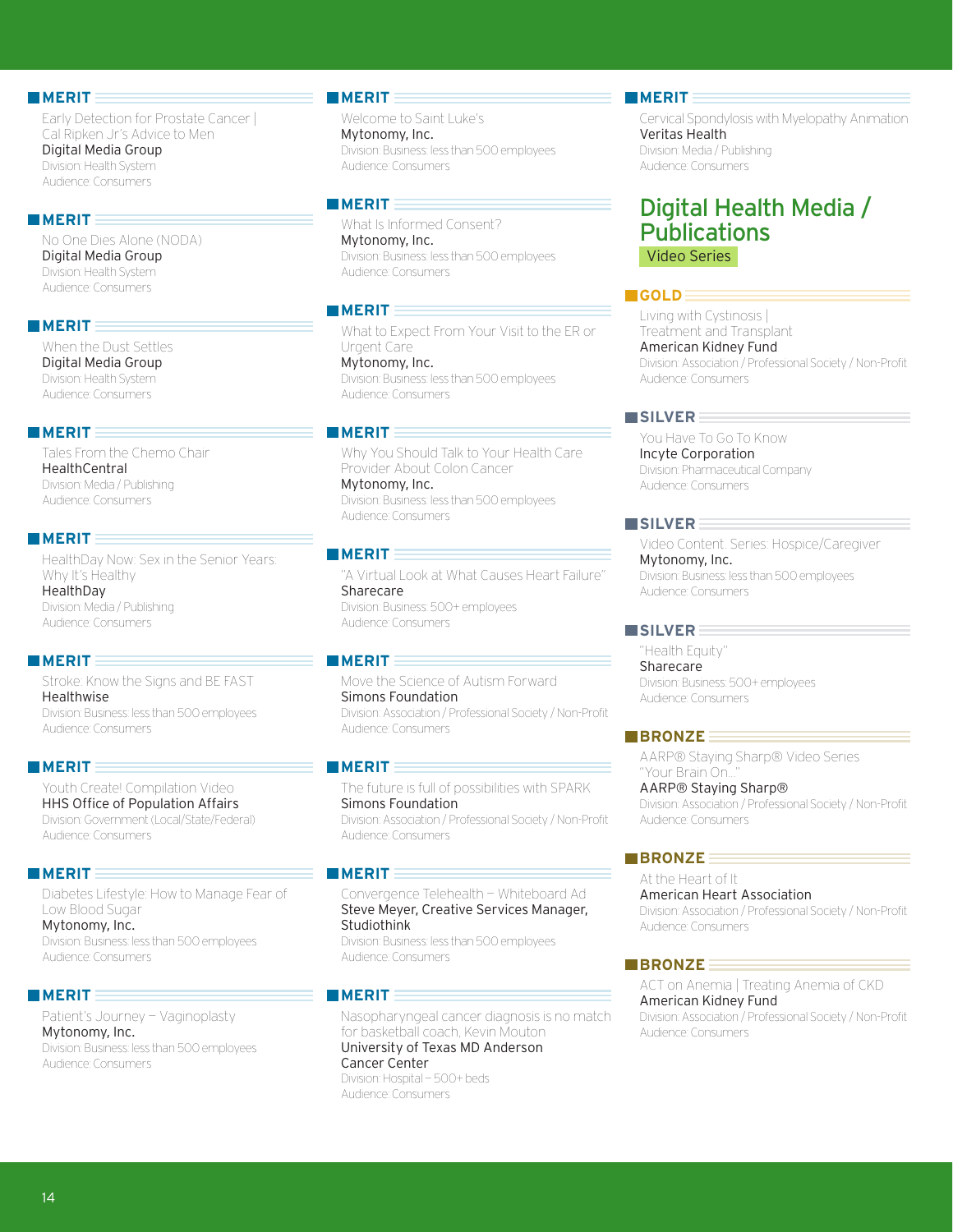Familial Hypercholesterolemia Educational Video Series

Regeneron Pharmaceuticals, Inc. Division: Pharmaceutical Company Audience: Health Professionals

#### **BRONZE**

"Movement for Ankylosing Spondylitis" Sharecare Division: Business: 500+ employees Audience: Consumers

#### **MERIT**

Cytokine Signalling Forum Forum LIVE CESAS Medical Division: Medical Communications Agency Audience: Health Professionals

## **MERIT**

Cytokine Signalling Forum: ACR 2021 — Highlights CESAS Medical Division: Medical Communications Agency

Audience: Health Professionals

# **MERIT**

Video Content. Series: Healthy Sleep Mytonomy, Inc. Division: Business: less than 500 employees Audience: Consumers

# Digital Health Media / **Publications** White Paper

#### **GOLD**

Ovia Health's Future of Family Friendly Benefits Interactive Ovia Health

Division: Business: less than 500 employees Audience: Consumers

#### **SILVER**

Multiple Chronic Conditions? A Focused Approach Works Best.

DarioHealth

Division: Business: less than 500 employees Audience: Health Professionals

# **SILVER**

Memory Care Guide Discovery Senior Living Division: Business: 500+ employees Audience: Consumers

## **SILVER**

2021 Stericycle Communication Solutions U.S. Consumer Trends in Patient Engagement Survey

Stericycle Communication Solutions Division: Business: 500+ employees Audience: Health Professionals

# **BRONZE**

Meaningful Connections Guide WebMD Health Services Division: Business: less than 500 employees Audience: Consumers

## **MERIT**

Engagement Blueprint for Large Employers Blue Cross and Blue Shield of North Carolina Division: Health Insurer Audience: Consumers

## **MERIT**

Spotlight on Health Equity for Large Employers Blue Cross and Blue Shield of North Carolina Division: Health Insurer Audience: Consumers

#### **MERIT**

Wellbeing@Work Toolkit for Large Employers Blue Cross and Blue Shield of North Carolina Division: Health Insurer Audience: Consumers

#### **MERIT**

Digital Therapeutics Should Be Regulated With Gold-Standard Evidence Colin Espie, John Torous, Troyen A. Brennan Division: Business: less than 500 employees Audience: Health Professionals

#### **MERIT**

"Accelerating Decentralized Real-World Research: Smart Omix for Pharmaceutical & Life Sciences Companies" Sharecare

Division: Business: 500+ employees Audience: Consumers

#### **MERIT**

Beyond the Digital Front Door: The Digital House symplr

Division: Business: 500+ employees Audience: Health Professionals

# Mobile Digital Health Resources Mobile Application

#### **GOLD** $\equiv$

Say Hello to Sydney, Anthem's Mobile Health App Anthem Inc Division: Health Insurer Audience: Consumers

# **GOLD**

BlueCross BlueShield of Tennessee Member App BlueCross BlueShield of Tennessee Division: Health Insurer Audience: Consumers

#### **GOLD**

SingleCare **SingleCare** Division: Business: less than 500 employees Audience: Consumers

# **SILVER**

Flo Health Flo Health Division: Consumer Product Company Audience: Consumers

# **BRONZE**

Anthem's EmployerAccess Mobile App Anthem Inc Division: Health Insurer Audience: Consumers

# **BRONZE**

Huddle Health DrFirst Division: Business: less than 500 employees Audience: Consumers

#### **BRONZE**

Children's Wisconsin Modea Division: Hospital — 250-499 beds Audience: Consumers

# **BRONZE**

Ovia Fertility & Cycle Tracker Ovia Health Division: Business: less than 500 employees Audience: Consumers

#### **BRONZE**

Ovia Pregnancy Tracker Ovia Health Division: Business: less than 500 employees Audience: Consumers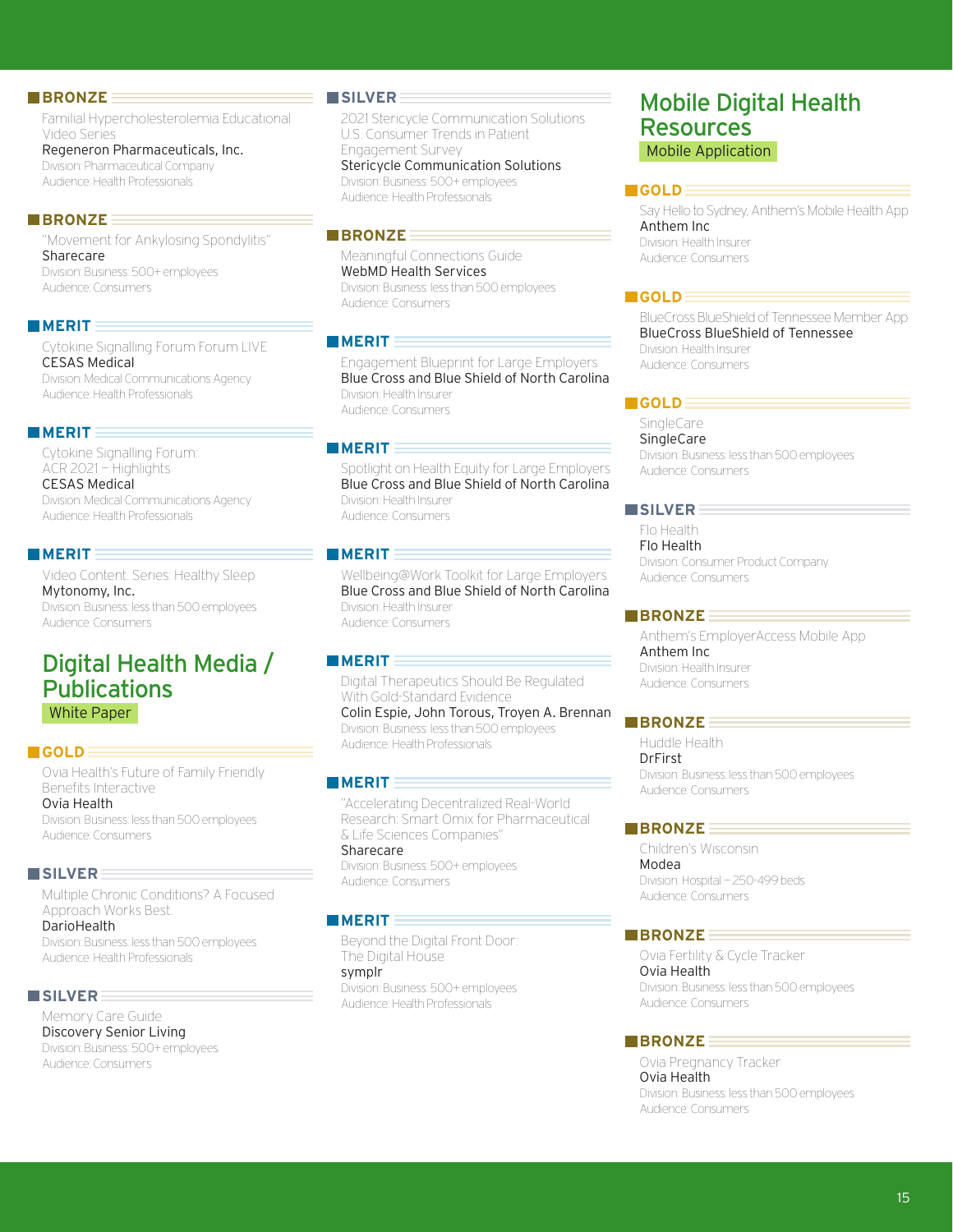Wysa Wysa Division: Business: less than 500 employees Audience: Consumers

## **MERIT**

Invisalign Practice App Align Technology Division: Medical Equipment / Device Manufacturer Audience: Health Professionals

# **MERIT**

Alhosn App Ministry of Health and Prevention Division: Health System Audience: Consumers

## **MERIT**

OneRecord's Mobile Application OneRecord Division: Business: less than 500 employees Audience: Consumers

# Mobile Digital Health Resources Mobile Website

#### **GOLD**

StopAfib.org Atrial Fibrillation Awareness & Resources For Patients By Patients

StopAfib.org Division: Association / Professional Society / Non-Profit Audience: Consumers

# **SILVER**

Website Arbor Health Division: Hospital — under 250 beds Audience: Consumers

# **SILVER**

Website Bitterroot Health Division: Hospital — under 250 beds Audience: Consumers

#### **SILVER**

Metastatic Hormone-Sensitive Prostate Cancer: Benefits and Risks of Current and Emerging Treatment Options RedMedEd

Division: Medical Communications Agency Audience: Health Professionals

#### **SILVER**

Take Control: Early Use of AADs for Rhythm Control in Atrial Fibrillation RedMedEd

Division: Medical Communications Agency Audience: Health Professionals

#### **BRONZE**

Website Humboldt General Hospital Division: Hospital — under 250 beds Audience: Consumers

# **BRONZE**

Website Val Verde Regional Medical Center Division: Hospital — under 250 beds Audience: Consumers

# **MERIT**

DarioHealth Website **DarioHealth** Division: Business: less than 500 employees Audience: Consumers

# **MERIT**

Day in the Life of Three UC Patients RedMedEd Division: Medical Communications Agency Audience: Consumers

# **MERIT**

Putting Patients With Ulcerative Colitis on the Right Treatment Path RedMedEd

Division: Medical Communications Agency Audience: Health Professionals

# Mobile Digital Health Resources

Other / Miscellaneous Mobile Digital Health Resource

## **BRONZE**

Anthem Skill for Alexa Anthem Inc Division: Health Insurer Audience: Consumers

#### **MERIT**

Unwinding Anxiety by Sharecare Sharecare Division: Business: 500+ employees Audience: Consumers

# Mobile Digital Health Resources Text Messaging

#### **GOLD** $\equiv$

Mytonomy's Mobile Workflows Mytonomy, Inc. Division: Business: less than 500 employees Audience: Consumers

# Personal Digital Health Devices / Wearables

Other / Miscellaneous Digital Health Device / Wearable

# **MERIT**

minder by obVus Solutions obVus Solutions Division: Consumer Product Company Audience: Consumers

# Personal Digital Health Devices / Wearables Remote Monitoring

#### **GOLD**

AliveCor's Remote ECG Technology AliveCor, Inc. Division: Business: less than 500 employees Audience: Consumers

# **SILVER**

AliveCor Releases KardiaMobile Card: the world's only FDA-cleared, credit-card-sized personal EKG

AliveCor, Inc. Division: Business: less than 500 employees Audience: Consumers

# **BRONZE**

Persona IQ® Zimmer Biomet Division: Medical Equipment / Device Manufacturer Audience: Health Professionals

#### **MERIT**

Origin's Health Platform Origin Division: Business: less than 500 employees Audience: Consumers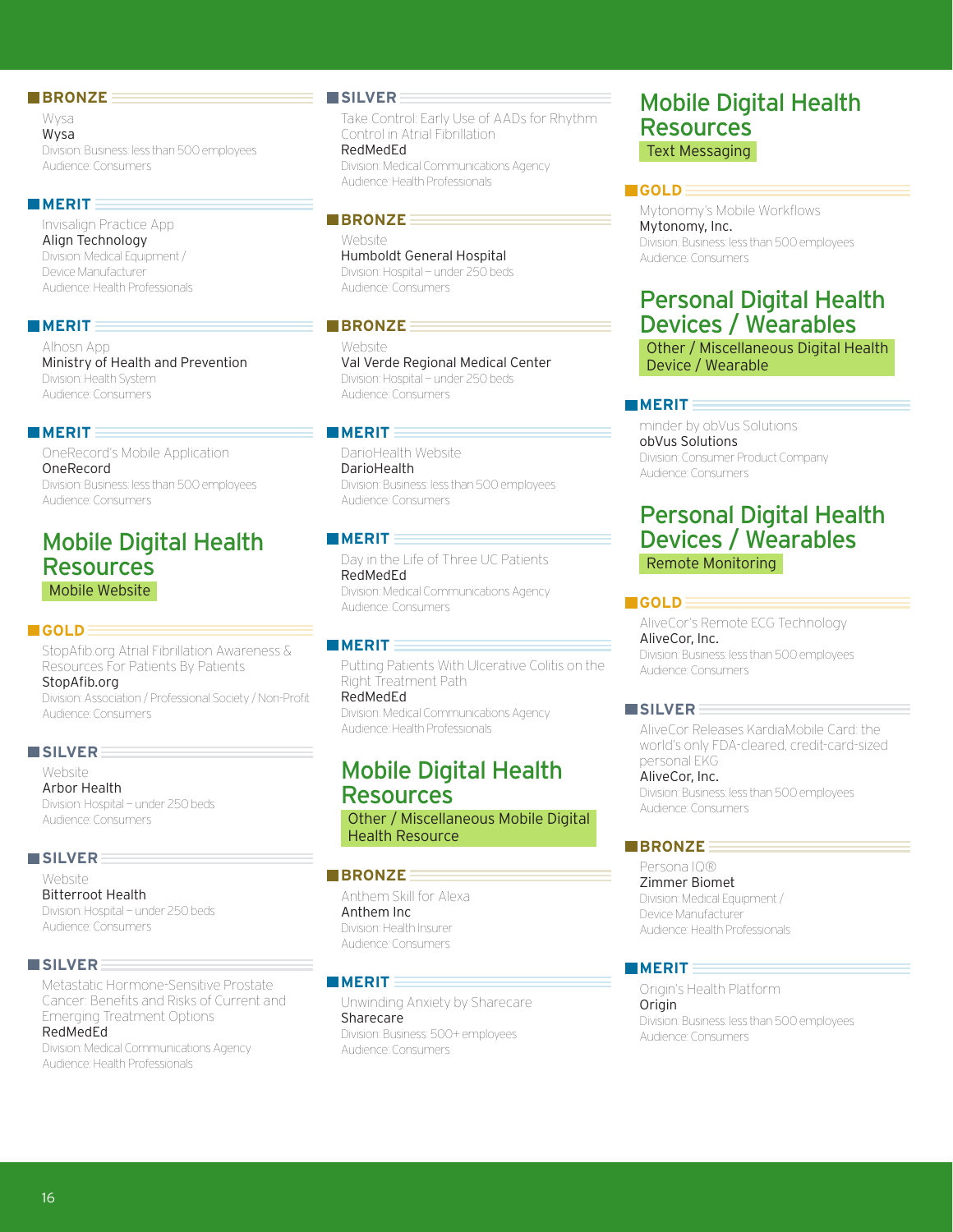# Personal Digital Health Devices / Wearables Sleep Tracking

# **BRONZE**

Sleep Number Climate360 smart bed Sleep Number Division: Consumer Product Company Audience: Consumers

#### **MERIT**

New Sleep Number 360 smart bed technology platform Sleep Number Division: Consumer Product Company Audience: Consumers

# Web-based Digital Health Banner Ad Series

#### **GOLD**

Flu Season UPMC Health Plan Division: Health Insurer Audience: Consumers

#### **SILVER**

Because She's Mom/He's Dad Digital Ad Campaign Discovery Senior Living

Division: Business: 500+ employees Audience: Consumers

## **BRONZE**

HIDTA (High Intensity Drug Trafficking Areas) "Franken-Pills" Overdose Campaign

Russell Herder Division: Government (Local/State/Federal) Audience: Consumers

## **BRONZE**

Healthy You Block Party UPMC Health Plan Division: Health Insurer Audience: Consumers

#### **MERIT**

Medicare AEP Digital UPMC Health Plan Division: Health Insurer Audience: Consumers

# Web-based Digital Health

Content Management System

# **BRONZE**

The Mytonomy Content Cloud™ Mytonomy, Inc. Division: Business: less than 500 employees Audience: Health Professionals

#### **MERIT**

The Mytonomy Cloud for Healthcare: Your Partner in Digital Health Mytonomy, Inc.

Division: Business: less than 500 employees Audience: Health Professionals

# Web-based Digital Health

Digital Health Curation

## **SILVER**

What does "FSA eligible" mean? FSAstore.com Division: Business: less than 500 employees Audience: Consumers

#### **MERIT**

Schnuck Markets — Good For You Program Spoon Guru Division: Business: less than 500 employees Audience: Consumers

# Web-based Digital Health Directory / Ratings / Guides

## **GOLD**

Provider Directory SoutheastHEALTH Division: Health System Audience: Consumers

# **SILVER**

Provider Directory Twin Cities Spine Center Division: Physicians / Medical Practices Audience: Consumers

# **SILVER**

Provider Directory University Health Division: Health System Audience: Consumers

#### **BRONZE**

internal-directory-optumrx-marketingT-team2021-orx8856 OptumRx Marketing Team Division: Health System

Audience: Health Professionals

# **MERIT**

VUMI's Directory of Healthcare Guides on Medical Services, Processes and Health & Lifestyle VUMI Group

Division: Health Insurer Audience: Consumers

# Web-based Digital Health Forum / Message Board

# BRONZE

LLS Community, A Project of the Michael J. Garil Data Collective The Leukemia & Lymphoma Society Division: Association / Professional Society / Non-Profit Audience: Consumers

# Web-based Digital Health

Health Records

#### **MERIT**

Health Record Retrieval OneRecord Division: Business: less than 500 employees Audience: Consumers

# Web-based Digital Health Infographic

#### **GOLD**

How COVID-19 Affects Pregnancy National Institutes of Health & Palladian Partners Division: Government (Local/State/Federal) Audience: Consumers

## **GOLD**

b2b-long-format-infographic-specialtymedical-optimization-opt4421370 OptumRx Marketing Team Division: Health System Audience: Health Professionals

#### **GOLD**

Lower Back Pain Infographic Veritas Health Division: Media / Publishing Audience: Consumers

#### **SILVER**

Respiratory Health and Spinal Cord Injury Infocomic Model Systems Knowledge Translation Center Division: Government (Local/State/Federal) Audience: Consumers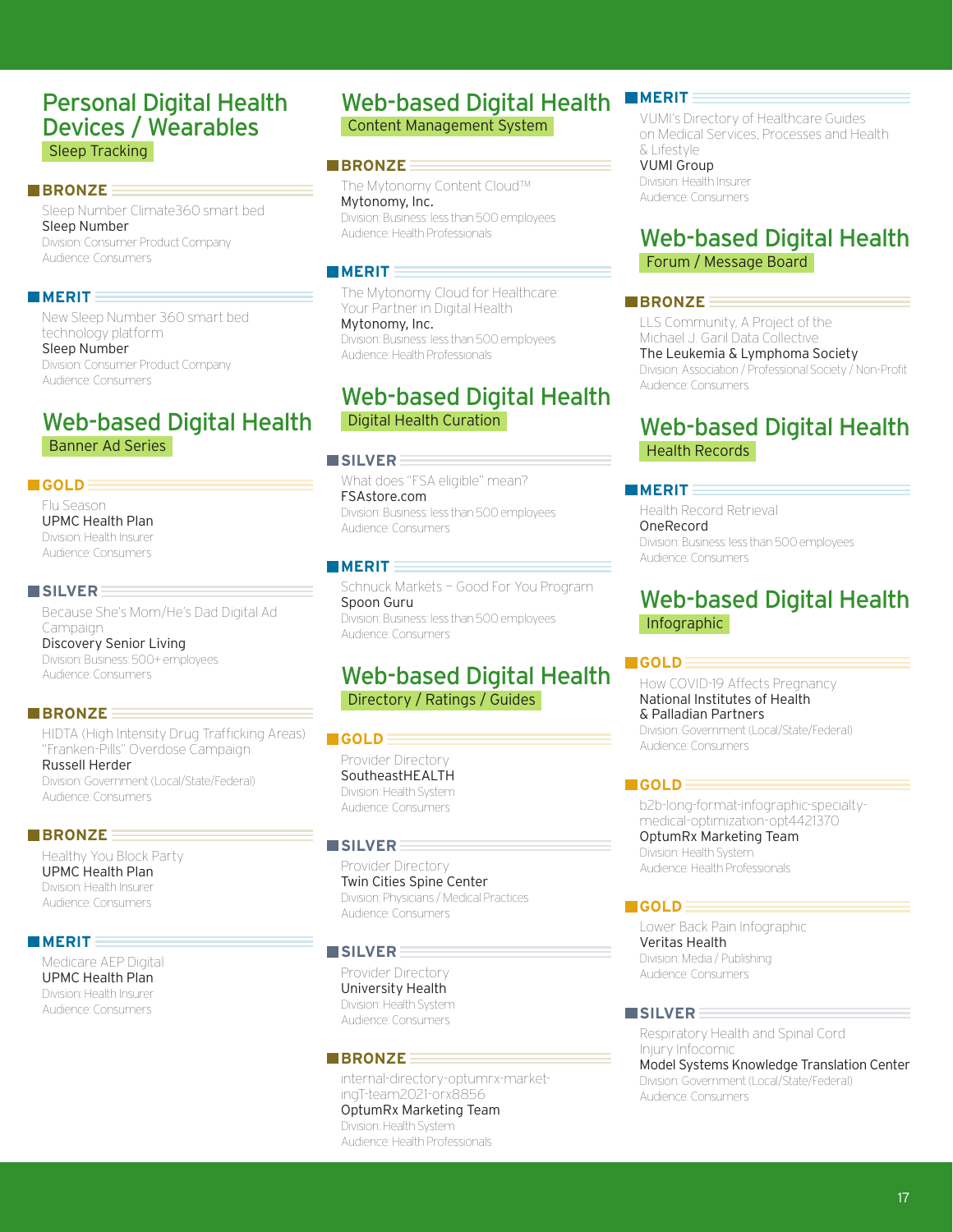## **SILVER**

The Data Behind Idiopathic Hypersomnia Sharecare Division: Business: 500+ employees Audience: Consumers

#### **SILVER**

The Data Behind Tardive Dyskinesia Sharecare Division: Business: 500+ employees Audience: Consumers

# **BRONZE**

cgmEDUCATION.net Find a Clinician cgmEDUCATION.net Division: Medical Communications Agency Audience: Health Professionals

## **BRONZE**

HerDesire.net Find a Clinician HerDesire.net Division: Medical Communications Agency Audience: Health Professionals

#### **MERIT**

Do you know that an unbalanced microbiota is called a dysbiosis? Biocodex Microbiota Institute Division: Educational Institution Audience: Health Professionals

## **MERIT**

b2b-long-format-infographic-integrationoverview-uhc2537752 OptumRx Marketing Team Division: Health System Audience: Health Professionals

#### **MERIT**

b2p-long-format-infographic-homedelivery-orx4047620 OptumRx Marketing Team Division: Health System Audience: Health Professionals

#### **MERIT**

Celebrating 5 Years of SPARK Simons Foundation Division: Association / Professional Society / Non-Profit Audience: Consumers

# Web-based Digital Health Interactive Content / Rich Media

## **GOLD**

Minnesota Department of Human Services "Terra's Story" Scrollytelling Video

Russell Herder

Division: Government (Local/State/Federal) Audience: Consumers

#### **SILVER**

Kidney Smart Home Edition: Home Hemodialysis (HHD) DaVita

Division: Business: 500+ employees Audience: Consumers

#### **SILVER**

b2b-interactive-pdf-specialty-integrationuhc4722006.pdf OptumRx Marketing Team Division: Health System

Audience: Health Professionals

## **SILVER**

Digital Immersion for Rheumatoid Arthritis: Interactive 3D Experience Featuring Parallax **Scrolling** Sharecare

Division: Business: 500+ employees Audience: Consumers

## **BRONZE**

The Defense Department's Too Much to Lose Quiz Booz Allen Hamilton

Division: Government (Local/State/Federal) Audience: Consumers

## **BRONZE**

8 ways to treat knee pain Coffey Communications Division: Media / Publishing Audience: Consumers

#### **BRONZE**

Community — WebMD ONE Portal WebMD Health Services Division: Business: less than 500 employees Audience: Consumers

#### **MERIT**

Cervical cancer prevention Coffey Communications Division: Media / Publishing Audience: Consumers

#### **MERIT**

Mental Health: Tips for talking with your provider Coffey Communications Division: Media / Publishing Audience: Consumers

# **MERIT**<sub>E</sub>

What's So Important About Clinical Trials? \_Interactive Quiz\_Why Clinical Trials Are Important to Population Health Federal COVD Response/COMBAT COVID Division: Government (Local/State/Federal)

Audience: Consumers

#### **MERIT**

b2b-interactive-pdf-2021-direct-value-storyorx4061593 OptumRx

Division: Health System Audience: Health Professionals

#### **MERIT**

Minnesota Department of Human Services "Pop Quiz" Video Russell Herder Division: Government (Local/State/Federal) Audience: Consumers

## **MERIT**

Better Together: Managing Depression **Sharecare** Division: Business: 500+ employees Audience: Consumers

#### **MERIT**

Daily Habits: Maternal Health — Partner Support WebMD Health Services Division: Business: less than 500 employees Audience: Consumers

#### **MERIT**

Daily Habits: Maternal Health — Trimester 1 WebMD Health Services Division: Business: less than 500 employees Audience: Consumers

#### **MERIT**

Daily Habits: Maternal Health — Trimester 2 WedMD Health Services Division: Business: less than 500 employees Audience: Consumers

#### **MERIT**

Daily Habits: Maternal Health — Trimester 3 WedMD Health Services Division: Business: less than 500 employees Audience: Consumers

# Web-based Digital Health Microsite

#### **GOLD** $\equiv$

Optum Pride 365+ Brooke Powers, Sam Bauchle, Jo Plumley, Johannes Frazier - Optum, Andrea Hazard - Hazard LLC, Yon Hardisty - HealthTek Division: Health Insurer Audience: Consumers

# **SILVER**

We Are Vaccine Confident: Interactive Toolkit BRG Communications

Division: Association / Professional Society / Non-Profit Audience: Health Professionals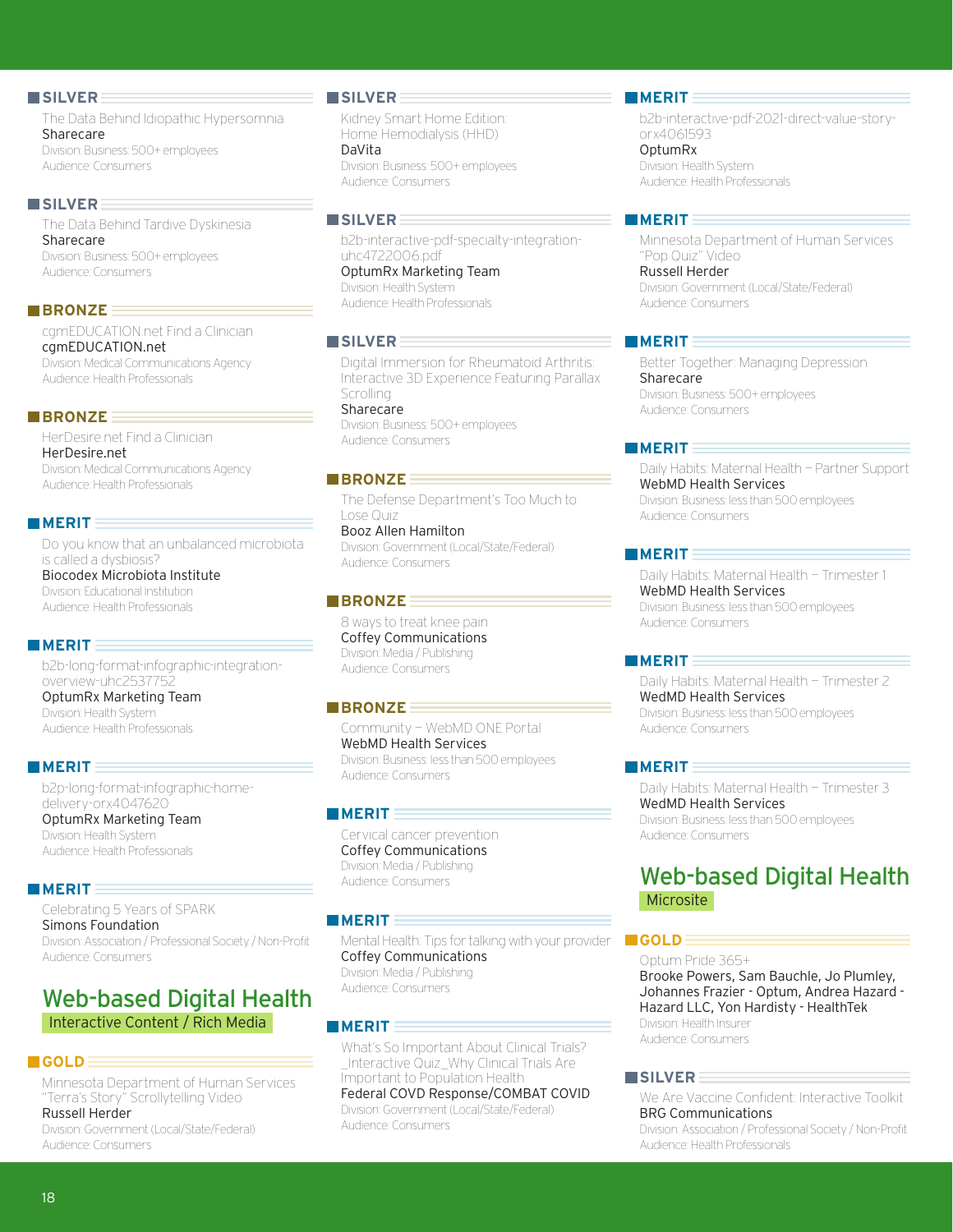State of the States: 2022 AKF Living Donor Protection Report Card

American Kidney Fund

Division: Association / Professional Society / Non-Profit Audience: Consumers

#### **BRONZE**

We Are Vaccine Confident: Campaign Microsite BRG Communications

Division: Association / Professional Society / Non-Profit Audience: Health Professionals

# **BRONZE**

Optum Teen Conversation Starters Brooke Powers, Kate Marks, Kara Goebel - Optum, Katherine Bosworth - Fusion Hill, Yon Hardisty - HealthTek Division: Health Insurer Audience: Consumers

**BRONZE**

PCP toolkit Magellan Healthcare — Provider Marketing Division: Health Insurer Audience: Health Professionals

## **MERIT**

Looped In On Lupus Nephritis American Kidney Fund Division: Association / Professional Society / Non-Profit Audience: Consumers

## **MERIT**

The Mytonomy Cloud for Maternal Care Mytonomy, Inc. Division: Business: less than 500 employees Audience: Health Professionals

## **MERIT**

Atlantic Spine Center Education Center Veritas Health Division: Media / Publishing Audience: Consumers

# Web-based Digital Health Portal — Chronic Disease

## **BRONZE**

You Are More Than Atopic Dermatitis **Sharecare** Division: Business: 500+ employees Audience: Consumers

# Web-based Digital Health

Portal — Patient Education

**GOLD**

The Mytonomy Research Cloud™ Mytonomy, Inc. Division: Business: less than 500 employees Audience: Consumers Web-based Digital Health

#### **SILVER**

The Mytonomy Patient Experience Cloud® Mytonomy, Inc. Division: Business: less than 500 employees Audience: Consumers

# Web-based Digital Health

Portal — Physician / Clinician

# **MERIT**

symplr Clinical Communications symplr Division: Business: 500+ employees Audience: Health Professionals

# Web-based Digital Health

Responsive Website Design

# **GOLD**

SKYTROFA Launch Website Wedgewood Communications Inc: Jim Newton, VP, CD; Doug Greenway, Director, Interactive; Ascendis Pharma: John Spera, VP, Maketing; Ed Capelo, Sr. Director, Marketing; Ed Shangold, Director, Digital Marketing; Lizbeth McPherson, Brand Mgr, Marketing Division: Pharmaceutical Company Audience: Health Professionals

#### **SILVER**

Oncorus (website) Orrbitt Creative Group Division: Other / Miscellaneous Audience: Health Professionals

#### **SILVER**

SKYTROFA Launch Website Wedgewood Communications Inc: Jim Newton, VP, CD; Doug Greenway, Director, Interactive; Ascendis Pharma: John Spera, VP, Maketing; Ed Capelo, Sr. Director, Marketing; Ed Shangold, Director, Digital Marketing; Lizbeth McPherson, Brand Mgr, Marketing Division: Pharmaceutical Company Audience: Consumers

# **BRONZE**

Virtual "Escape Rheum": A Case-Based Guide to Diagnosis and Management of Pulmonary Arterial Hypertension Associated with Connective Tissue Disease

#### Integrity Continuing Education, Inc.

Division: Medical Communications Agency Audience: Health Professionals

#### **BRONZE**

iBio, Inc (website) Orrbitt Creative Group Division: Other / Miscellaneous Audience: Health Professionals

## **MERIT**

Kaktus Software Website Kneadle Division: Other / Miscellaneous Audience: Health Professionals

#### **MERIT**

Renovari Counseling Kneadle Division: Physicians / Medical Practices Audience: Consumers

# Web-based Digital Health Web-based Resource / Tool

#### **GOLD** $\equiv$

Brown-Forman Annual Enrollment Virtual Benefits Fair Businessolver's Studio B Division: Business: 500+ employees Audience: Consumers

#### **GOLD**

Kinross Open Enrollment Virtual Benefits Fair Businessolver's Studio B Division: Business: 500+ employees Audience: Consumers

# **GOLD**

Personalized Cancer Support Tool Cancer Support Community Division: Association / Professional Society / Non-Profit Audience: Consumers

#### **GOLD**

Minnesota Department of Health "Naloxone Finder" Russell Herder Division: Government (Local/State/Federal) Audience: Consumers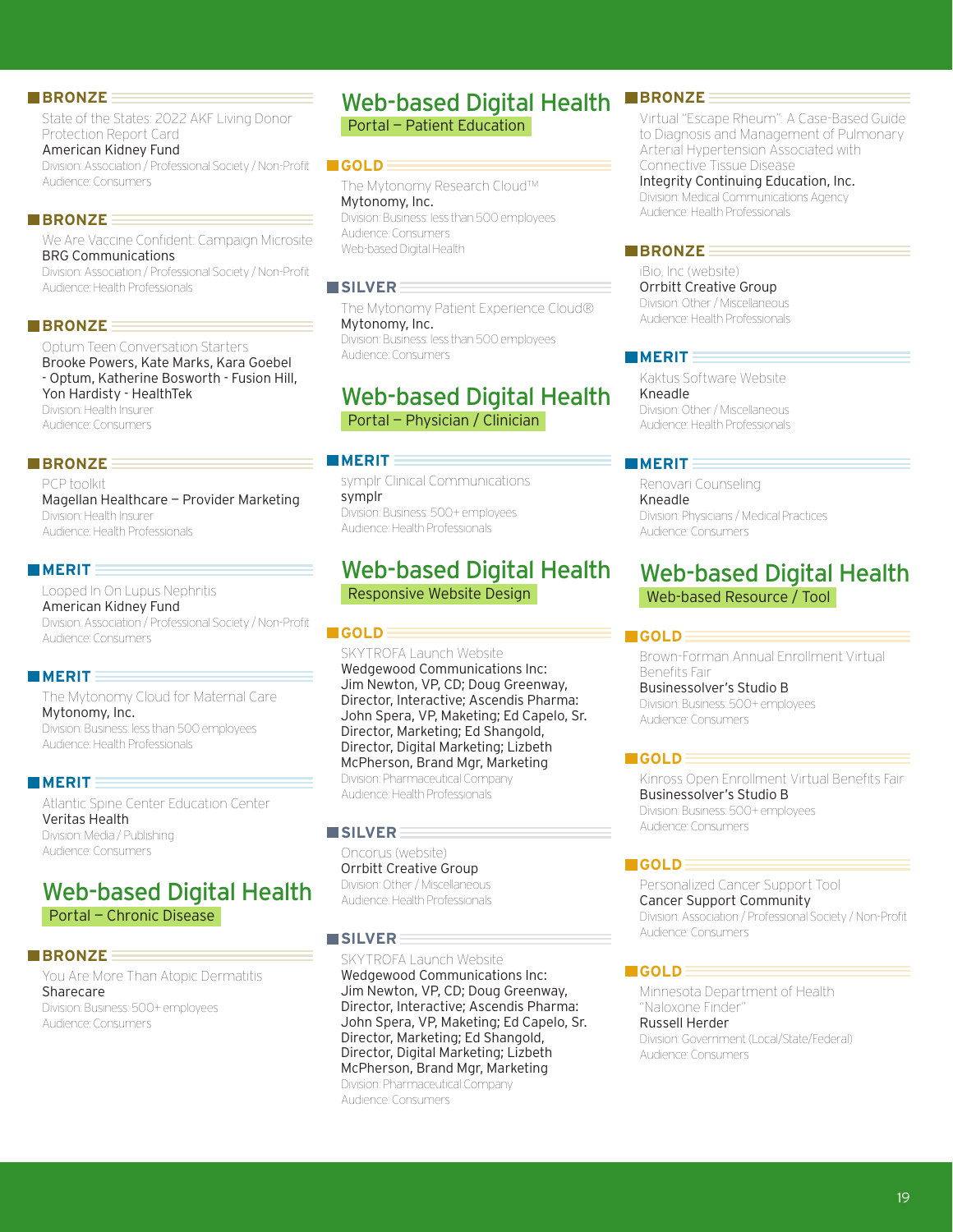# **SILVER**

Spanish MyLifeLine Cancer Support Community Division: Association / Professional Society / Non-Profit Audience: Consumers

# **SILVER**

You and Ovarian Cancer Website Mechanisms in Medicine Inc. Division: Media / Publishing Audience: Consumers

# **SILVER**

SingleCare **SingleCare** Division: Business: less than 500 employees Audience: Consumers

# **SILVER**

Group Coaching by WebMD Health Services WebMD Health Services Division: Business: less than 500 employees Audience: Consumers

# **BRONZE**

It's a Generational Thing Impact Education, LLC, Multiple Sclerosis Association of America

Division: Medical Communications Agency Audience: Consumers

# **BRONZE**

Breakthrough Therapies in Dermatology Management — Advances in Atopic Dermatitis for Managed Care and Payer Professionals Case Study 1

Impact Education, LLC, National Eczema Association, and Postgraduate Institute for Medicine

Division: Medical Communications Agency Audience: Health Professionals

## **BRONZE**

Creating Safe Spaces: Facilitator's Guide to Trauma-informed Programming RTI International and Family and Youth Services Bureau, Administration for Children and Families, US Department of Health and Human Services Division: Government (Local/State/Federal)

Audience: Health Professionals

# **BRONZE**

Toolkit for Engaging Parents and Caregivers in Optimal Health Programming RTI International and Family and Youth Services Bureau, Administration for Children and Families, US Department of Health and Human Services

Division: Government (Local/State/Federal) Audience: Health Professionals

# **BRONZE**

Virtual Multiple Sclerosis (MS) Assistant Sharecare Division: Business: 500+ employees Audience: Consumers

# **MERIT**

COVID-19 Tracker Businessolver Division: Business: 500+ employees Audience: Health Professionals

# **MERIT**

Breakthrough Therapies in Dermatology Management — Advances in Atopic Dermatitis for Managed Care and Payer Professionals Best Practice Monograph Impact Education, LLC, National Eczema

# Association, and Postgraduate Institute for Medicine

Division: Medical Communications Agency Audience: Health Professionals

# **MERIT**

Introducing Mytonomy's Cloud for Cardiology Mytonomy, Inc.

Division: Business: less than 500 employees Audience: Health Professionals

## **MERIT**

oneGRAVESvoice Digital Education Rare Disease Community

#### rareLife Solutions

Division: Medical Communications Agency Audience: Consumers

## **MERIT**

Checking Our Reality: A "Plug-and-Play" Activity for Youth

RTI International and Family and Youth Services Bureau, Administration for Children and Families, US Department of Health and Human Services

Division: Government (Local/State/Federal) Audience: Health Professionals

# **MERIT**

Finding My Passion: A "Plug-and-Play" Activity for Youth

RTI International and Family and Youth Services Bureau, Administration for Children and Families, US Department of Health and Human Services

Division: Government (Local/State/Federal) Audience: Health Professionals

# Web-based Digital Health **Webinar**

# **GOLD**

Looming Cardiometabolic Crisis: A Conversation about Race Cardiometabolic Health Congress Division: Medical Communications Agency Audience: Health Professionals

#### **SILVER**

"Engaging Diverse Individuals and the Communities They Live In" Sharecare

Division: Business: 500+ employees Audience: Health Professionals

# **BRONZE**

PDGM: Lessons Learned and Looking Ahead by Cindy Krafft, PT, MS, HCS-O and Sherry Teague MedBridge

Division: Business: less than 500 employees Audience: Health Professionals

# **MERIT**

Lessons in healthcare transformation: How 2 CEOs plan to reshape the patient experience in 2022

# Mytonomy, Inc.

Division: Business: less than 500 employees Audience: Health Professionals

# **MERIT**

How to Boost Employee Morale Amid Staffing Crisis and Compassion Fatigue

# Stericycle Communication Solutions

Division: Business: 500+ employees Audience: Health Professionals

# Web-based Digital Health Website

## **GOLD**

American Kidney Fund Website Redesign American Kidney Fund Division: Association / Professional Society / Non-Profit Audience: Consumers

## **GOLD**

Breastcancer.org's website Breastcancer.org Division: Association / Professional Society / Non-Profit Audience: Consumers

# **GOLD**

Keck Medicine of USC Modea Division: Hospital — 250-499 beds Audience: Consumers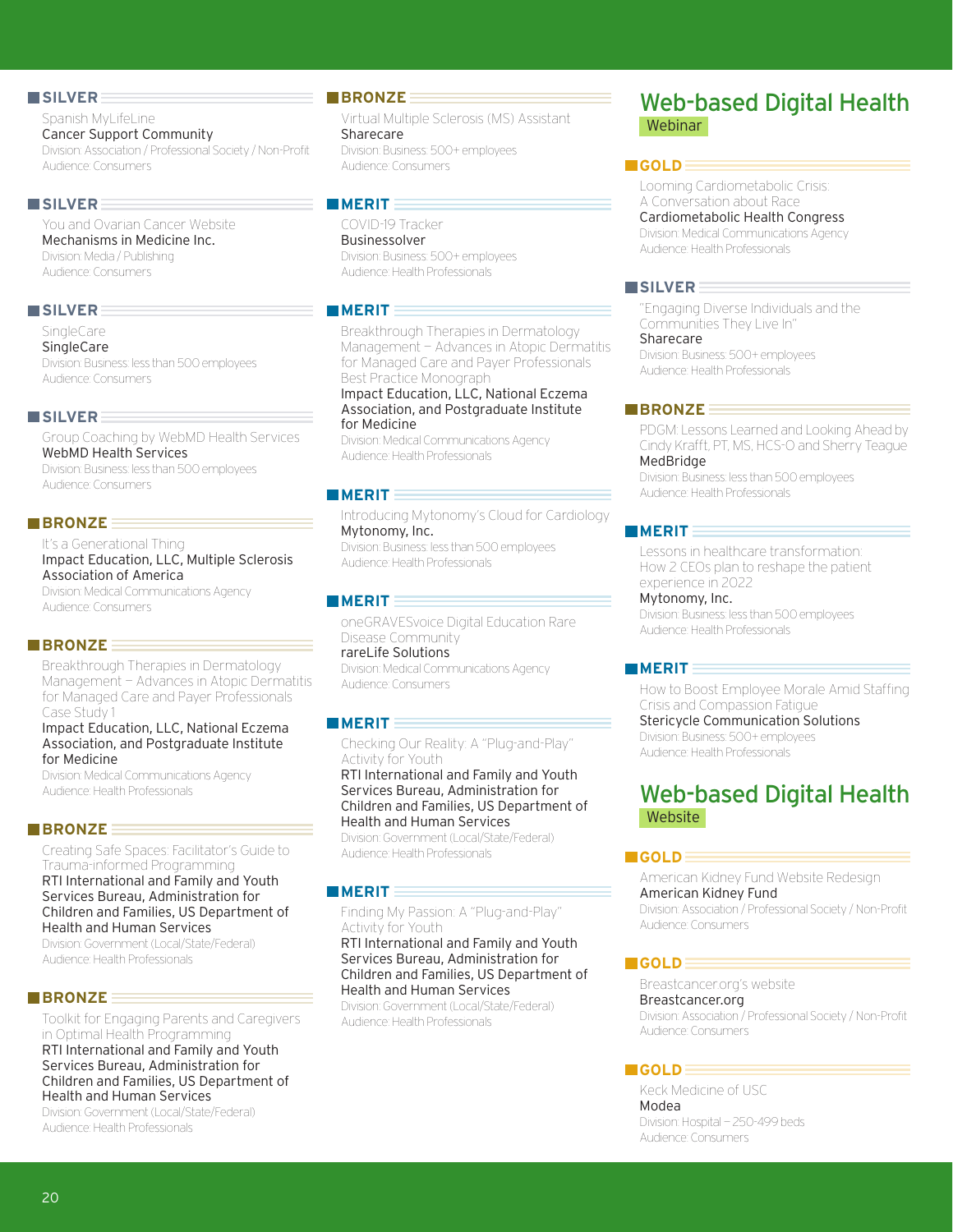# **GOLD**

Website Twin Cities Spine Center Division: Physicians / Medical Practices Audience: Consumers

# **GOLD**

Spine-health.com Veritas Health Division: Media / Publishing Audience: Consumers

# **SILVER**

AccessHealthCT.com Access Health CT Division: Health Insurer Audience: Consumers

# **SILVER**

Website for the HHS Office of Population Affairs HHS Office of Population Affairs Division: Government (Local/State/Federal) Audience: Consumers

# **SILVER**

OptumRx Getting Started Website OptumRx Division: Health System Audience: Consumers

# **SILVER**

Will M Sport UPMC Health Plan Division: Health Insurer Audience: Health Professionals

# **BRONZE**

Giddy Giddy Division: Media / Publishing Audience: Consumers

# **BRONZE**

Website Humboldt General Hospital Division: Hospital — under 250 beds Audience: Consumers

# **BRONZE**

MMAP: MULTIPLE MYELOMA ASSESSMENT PATHWAY NFA Health

Division: Pharmaceutical Company Audience: Health Professionals

# **BRONZE**

Camp4 Therapeutics (website) Orrbitt Creative Group Division: Other / Miscellaneous Audience: Health Professionals

# **BRONZE**

RxSense RxSense Division: Business: less than 500 employees Audience: Health Professionals

# **MERIT**

Envision Annual Enrollment eGuide Businessolver's Studio B Division: Business: 500+ employees Audience: Consumers

# **MERIT**

Website CGH Medical Center Division: Hospital — under 250 beds Audience: Consumers

#### **MERIT**

Cullman Regional Medical Group Website Cullman Regional Medical Group Division: Health System Audience: Consumers

# **MERIT**

Ballad Health Modea Division: Health System Audience: Consumers

# **MERIT**

Building A Diverse Scientific Workforce\_ Diversity Initiatives and Opportunities National Institute on Deafness and Other Communication Disorders Division: Government (Local/State/Federal) Audience: Consumers

#### **MERIT**

Grown Ups Show Up Web Page Open Door Family Medical Centers, Inc. Division: Physicians / Medical Practices Audience: Consumers

#### **MERIT**

VBL Therapeutics (website) Orrbitt Creative Group Division: Other / Miscellaneous Audience: Health Professionals

# **MERIT**

POZ POZ Division: Media / Publishing Audience: Consumers

# **MERIT**

StopAfib.org Atrial Fibrillation Awareness & Resources For Patients By Patients StopAfib.org Division: Association / Professional Society / Non-Profit Audience: Consumers

# **MERIT**

Healthy Homefront Website TriWest Healthcare Alliance Division: Business: 500+ employees Audience: Consumers

# **MERIT**

UK HealthCare Website UK HealthCare & APAX Software Division: Health System Audience: Consumers

# **MERIT**

VerusRx New Modern and Responsive Website VerusRx Division: Pharmaceutical Company Audience: Consumers